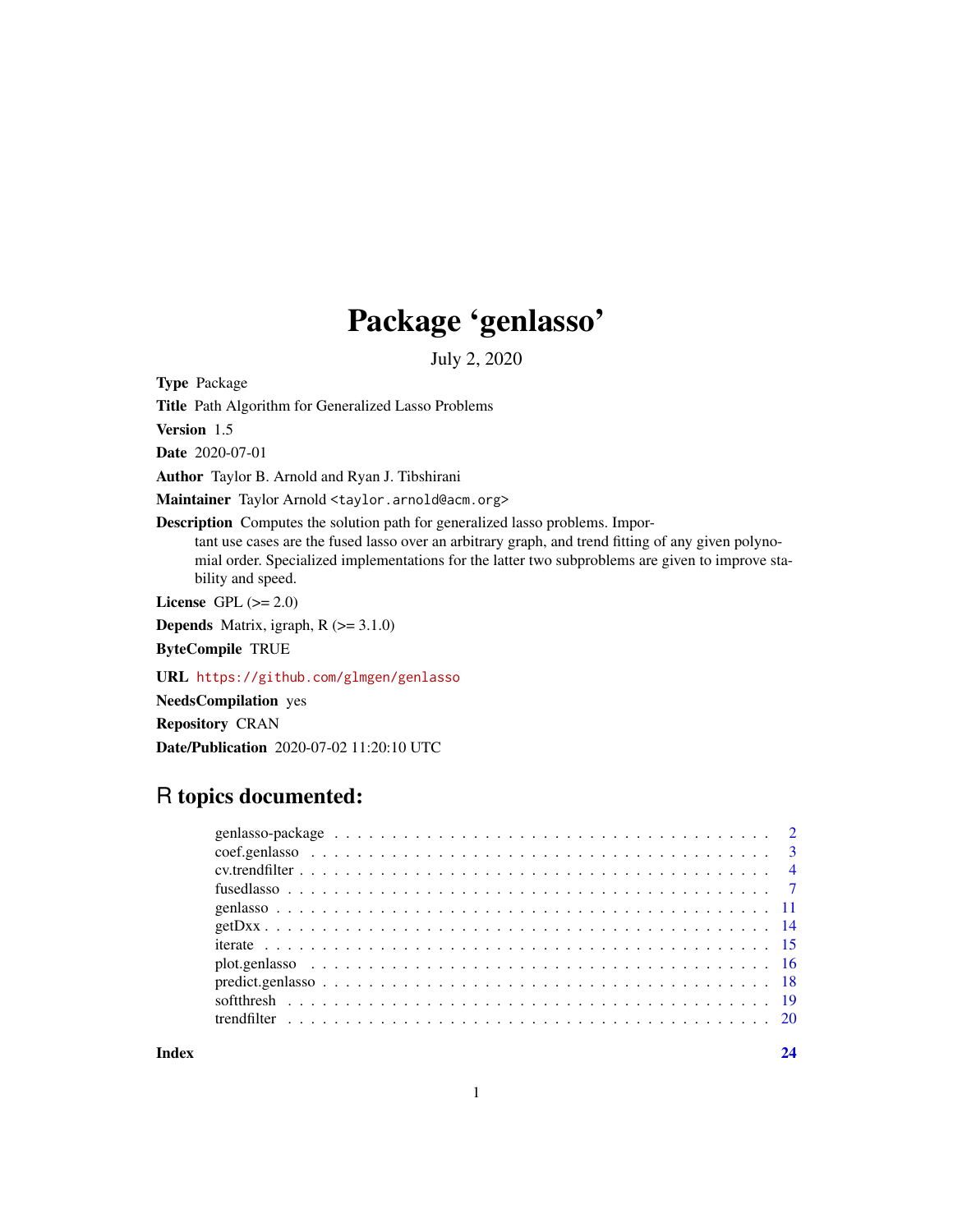<span id="page-1-0"></span>

#### Description

This package is centered around computing the solution path of the generalized lasso problem, which minimizes the criterion

$$
1/2\|y - X\beta\|_2^2 + \lambda \|D\beta\|_1.
$$

The solution path is computed by solving the equivalent Lagrange dual problem. The dimension of the dual variable u is the number of rows of the penalty matrix D, and the primal (original) and dual solutions are related by

 $\hat{\beta} = y - D^T \hat{u}$ 

when the predictor matrix X is the identity, and

$$
\hat{\beta} = (X^T X)^{-1} (X^T y - D^T \hat{u})
$$

for a full column rank predictor matrix X. For column rank deficient matrices X, the solution path is not unique and not computed by this package. However, one can add a small ridge penalty to the above criterion, which can be re-expressed as a generalized lasso problem with full column rank predictor matrix X and hence yields a unique solution path.

Important use cases include the fused lasso, where D is the oriented incidence matrix of some underlying graph (the orientations being arbitrary), and trend filtering, where D is the discrete difference operator of any given order k.

The general function [genlasso](#page-10-1) computes a solution path for any penalty matrix D and full column rank predictor matrix X (adding a ridge penalty when X is rank deficient). For the fused lasso and trend filtering problems, the specialty functions [fusedlasso](#page-6-1) and [trendfilter](#page-19-1) should be used as they deliver a significant increase in speed and numerical stability.

For a walk-through of using the package for statistical modelling see the included package vignette; for the appropriate background material see the generalized lasso paper referenced below.

## Author(s)

Taylor B. Arnold and Ryan J. Tibshirani

#### References

Tibshirani, R. J. and Taylor, J. (2011), "The solution path of the generalized lasso", Annals of Statistics 39 (3) 1335–1371.

Arnold, T. B. and Tibshirani, R. J. (2014), "Efficient implementations of the generalized lasso dual path algorithm", arXiv: 1405.3222.

## See Also

[genlasso](#page-10-1), [fusedlasso](#page-6-1), [trendfilter](#page-19-1)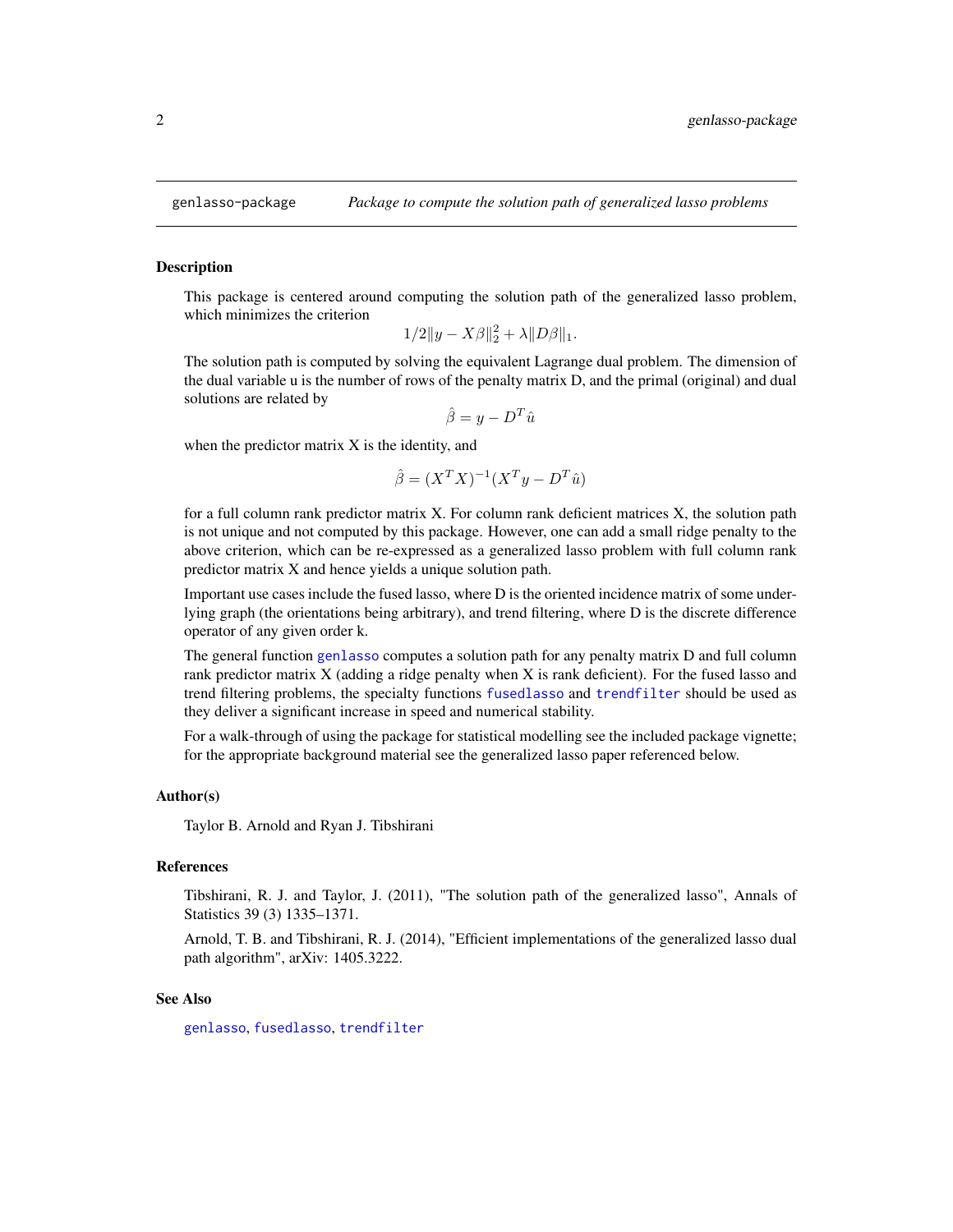<span id="page-2-1"></span><span id="page-2-0"></span>

## Description

This function extracts coefficients from a generalized lasso solution path object, for any set of tuning parameter values along the path. It can return dual coefficients. The requested coefficients can also be parametrized by degrees of freedom value instead of tuning parameter value.

#### Usage

```
## S3 method for class 'genlasso'
coef(object, lambda, nlam, df,
    type = c("primal", "dual", "both"), ...
```
## Arguments

| object | an object of class "genlasso", or an object which inherits this class (i.e., "fused-<br>lasso", "trendfilter").                                                                                                                                                                                                                                                                                                                                                                                                               |
|--------|-------------------------------------------------------------------------------------------------------------------------------------------------------------------------------------------------------------------------------------------------------------------------------------------------------------------------------------------------------------------------------------------------------------------------------------------------------------------------------------------------------------------------------|
| lambda | a numeric vector of tuning parameter values at which coefficients should be<br>calculated. The user can choose to specify one of lambda, nlam, or df; if none<br>are specified, then coefficients are returned at every knot in the solution path.                                                                                                                                                                                                                                                                            |
| nlam   | an integer indicating a number of tuning parameters values at which coefficients<br>should be calculated. The tuning parameter values are then chosen to be equally<br>spaced on the log scale over the first half of the solution path (this is if the full<br>solution path has been computed; if only a partial path has been computed, the<br>tuning parameter values are spaced over the entirety of the computed path).                                                                                                 |
| df     | an integer vector of degrees of freedom values at which coefficients should be<br>calculated. In the case that a single degrees of freedom value appears multiple<br>times throughout the solution path, the least regularized solution (corresponding<br>to the smallest value of lambda) is chosen. If a degrees of freedom value does<br>not appear at all in the solution path, this function chooses the solution whose<br>degrees of freedom is largest, subject to being less than or equal to the specified<br>value. |
| type   | a character string, one of "primal", "dual", or "both", indicating whether primal<br>coefficients, dual coefficients, or both, should be returned. Default is "primal",<br>which corresponds to the solution of the original problem.                                                                                                                                                                                                                                                                                         |
|        | additional arguments passed to coef.                                                                                                                                                                                                                                                                                                                                                                                                                                                                                          |
|        |                                                                                                                                                                                                                                                                                                                                                                                                                                                                                                                               |

## Value

Returns a list with the following components:

beta if the type is "primal" or "both", a matrix containing the primal coefficients, each column corresponding to a value of lambda.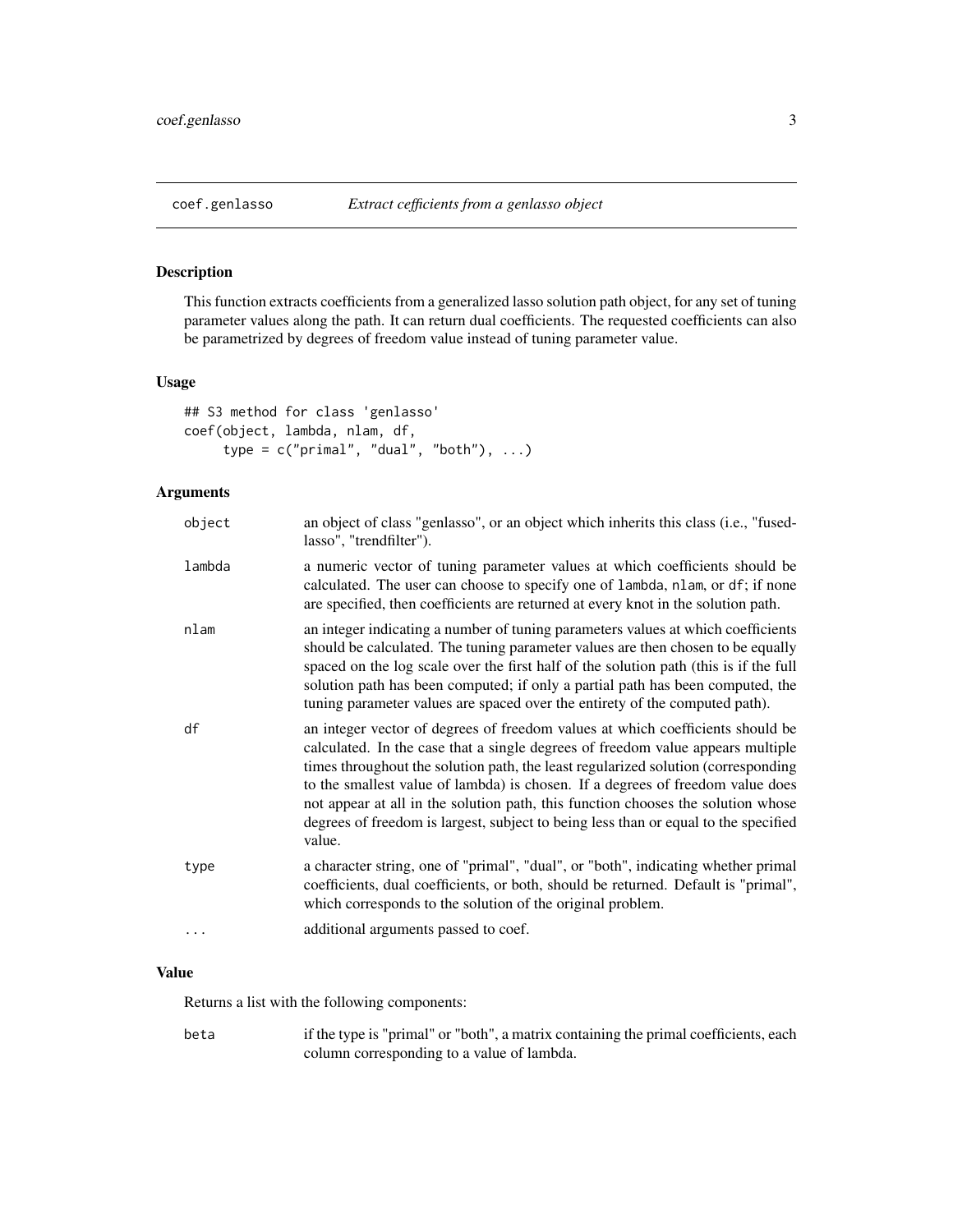<span id="page-3-0"></span>

|        | if the type is "dual" or "both", a matrix containing the dual coefficients, each<br>column corresponding to a value of lambda. |
|--------|--------------------------------------------------------------------------------------------------------------------------------|
| lambda | a numeric vector containing the sequence of tuning parameter values, corre-<br>sponding to the columns of beta and u.          |
| df     | an integer vector containing the sequence of degrees of freedom values corre-<br>sponding to the columns of beta and u.        |

## See Also

[genlasso](#page-10-1), [predict.genlasso](#page-17-1), [plot.genlasso](#page-15-1)

## Examples

```
# Constant trend filtering (the 1d fused lasso)
set.seed(0)
n = 20beta = rep(sample(1:10,5), each=n/5)y = \text{beta} + \text{rnorm}(n, \text{sd}=0.5)a = fusedlassold(y)# Get the coefficients that use 3, 4, and 5 degrees
# of freedom
coef(a,df=3:5)
```
<span id="page-3-1"></span>cv.trendfilter *Perform k-fold cross-validation to choose a trend filtering model*

#### Description

This function performs k-fold cross-validation to choose the value of the regularization parameter lambda for a trend filtering problem, given the computed solution path. This function only applies to trend filtering objects with identity predictor matrix (no X passed).

#### Usage

```
cv.trendfilter(object, k = 5, mode = c("lambda", "df"),
               approx = FALSE, rtol = 1e-07, btol = 1e-07,verbose = FALSE)
```

| object | the solution path object, of class "trendfilter", as returned by the trendfilter<br>function.                                                                                                                                                                                    |
|--------|----------------------------------------------------------------------------------------------------------------------------------------------------------------------------------------------------------------------------------------------------------------------------------|
| k      | an integer indicating the number of folds to split the data into. Must be between<br>2 and n-2 (n being the number of observations), default is 5. It is generally not<br>a good idea to pass a value of k much larger than 10 (say, on the scale of n); see<br>"Details" below. |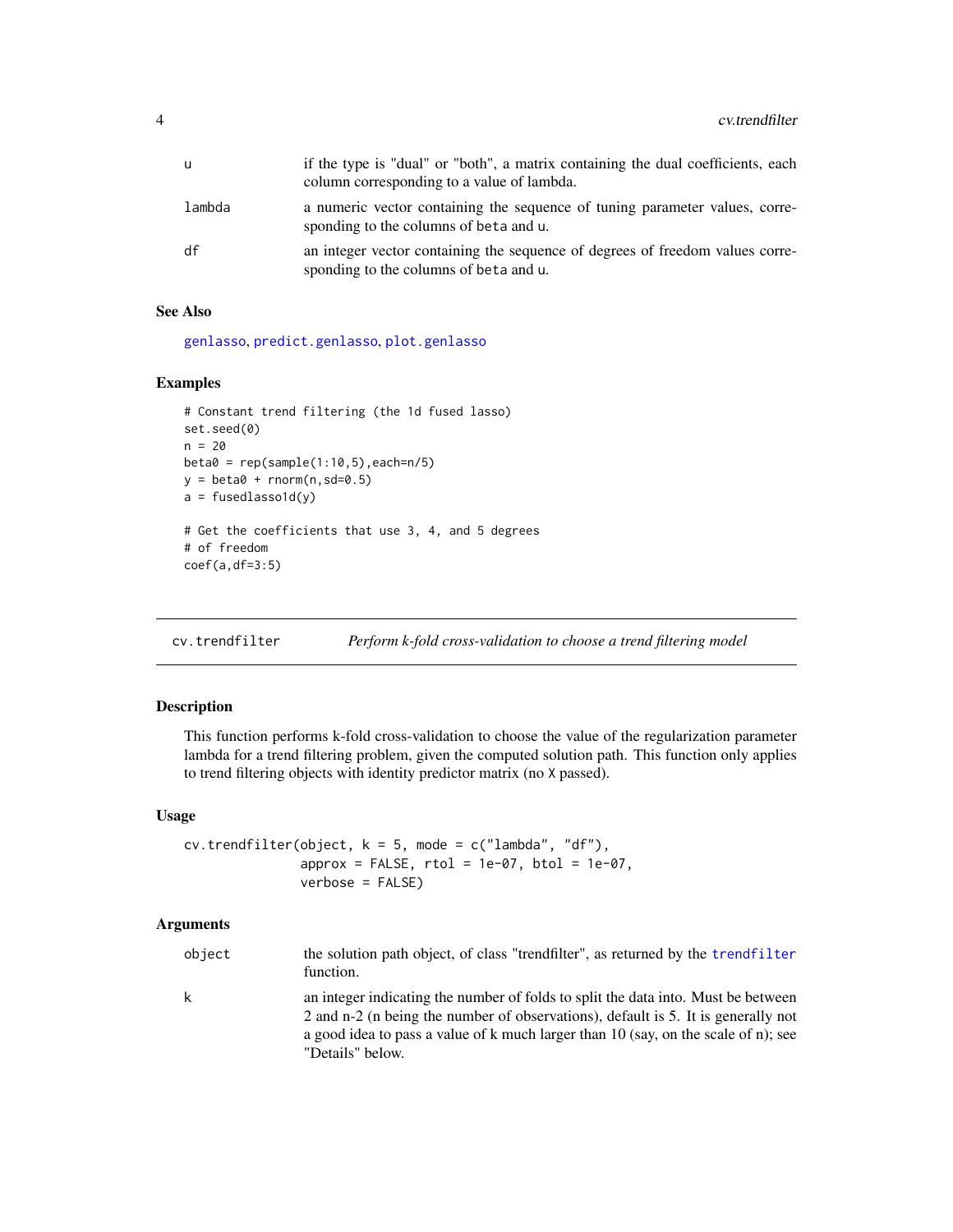#### cv.trendfilter 5

| mode    | a character string, either "lambda" or "df". Specifying "lambda" means that the<br>cross-validation error will be computed and reported at each value of lambda<br>that appears as a knot in the solution path. Specifying "df" means that the cross-<br>validation error will be computed and reported for every of degrees of freedom<br>value (actually, estimate) incurred along the solution path. In the case that the<br>same degrees of freedom value is visited multiple times, the model with the most<br>regularization (smallest value of lambda) is considered. Default is "lambda". |
|---------|---------------------------------------------------------------------------------------------------------------------------------------------------------------------------------------------------------------------------------------------------------------------------------------------------------------------------------------------------------------------------------------------------------------------------------------------------------------------------------------------------------------------------------------------------------------------------------------------------|
| approx  | a logical variable indicating if the approximate solution path should be used<br>(with no dual coordinates leaving the boundary). Default is FALSE.                                                                                                                                                                                                                                                                                                                                                                                                                                               |
| rtol    | a numeric variable giving the relative tolerance used in the calculation of the<br>hitting and leaving times. A larger value is more conservative, and may cause<br>the algorithm to miss some hitting or leaving events (do not change unless you<br>know what you're getting into!). Defaultis 1e-7.                                                                                                                                                                                                                                                                                            |
| btol    | similar to rtol but in absolute terms. If numerical instability is detected, first<br>change rtol; then adjust btol if problems persist.                                                                                                                                                                                                                                                                                                                                                                                                                                                          |
| verbose | a logical variable indicating if progress should be reported after each knot in the<br>path.                                                                                                                                                                                                                                                                                                                                                                                                                                                                                                      |

## Details

For trend filtering (with an identity predictor matrix), the folds for k-fold cross-validation are chosen by placing every kth point into the same fold. (Here the points are implicitly ordered according to their underlying positions—either assumed to be evenly spaced, or explicitly passed through the pos argument.) The first and last points are not included in any fold and are always included in building the predictive model. As an example, with n=15 data points and k=4 folds, the points are assigned to folds in the following way:

#### x 1 2 3 4 1 2 3 4 1 2 3 4 1 x

where  $x$  indicates no assignment. Therefore, the folds are not random and running  $cv$ . trendfilter twice will give the same result. In the calculation of the cross-validated error, the predicted value at a point is given by the average of the fits at this point's two neighbors (guaranteed to be in a different fold).

Running cross-validation in modes "lambda" and "df" often yields very similar results. The mode "df" simply gives an alternative parametrization for the sequence of cross-validated models and can be more convenient for some applications; if you are confused about its function, simply leave the mode equal to "lambda".

#### Value

Returns and object of class "cv.trendfilter", a list with the following components:

| err    | a numeric vector of cross-validated errors.                                                           |
|--------|-------------------------------------------------------------------------------------------------------|
| se     | a numeric vector of standard errors (standard deviations of the cross-validation<br>error estimates). |
| mode   | a character string indicating the mode, either "lambda" or "df".                                      |
| lambda | if mode="lambda", the values of lambda at which the cross-validation errors in<br>err were computed.  |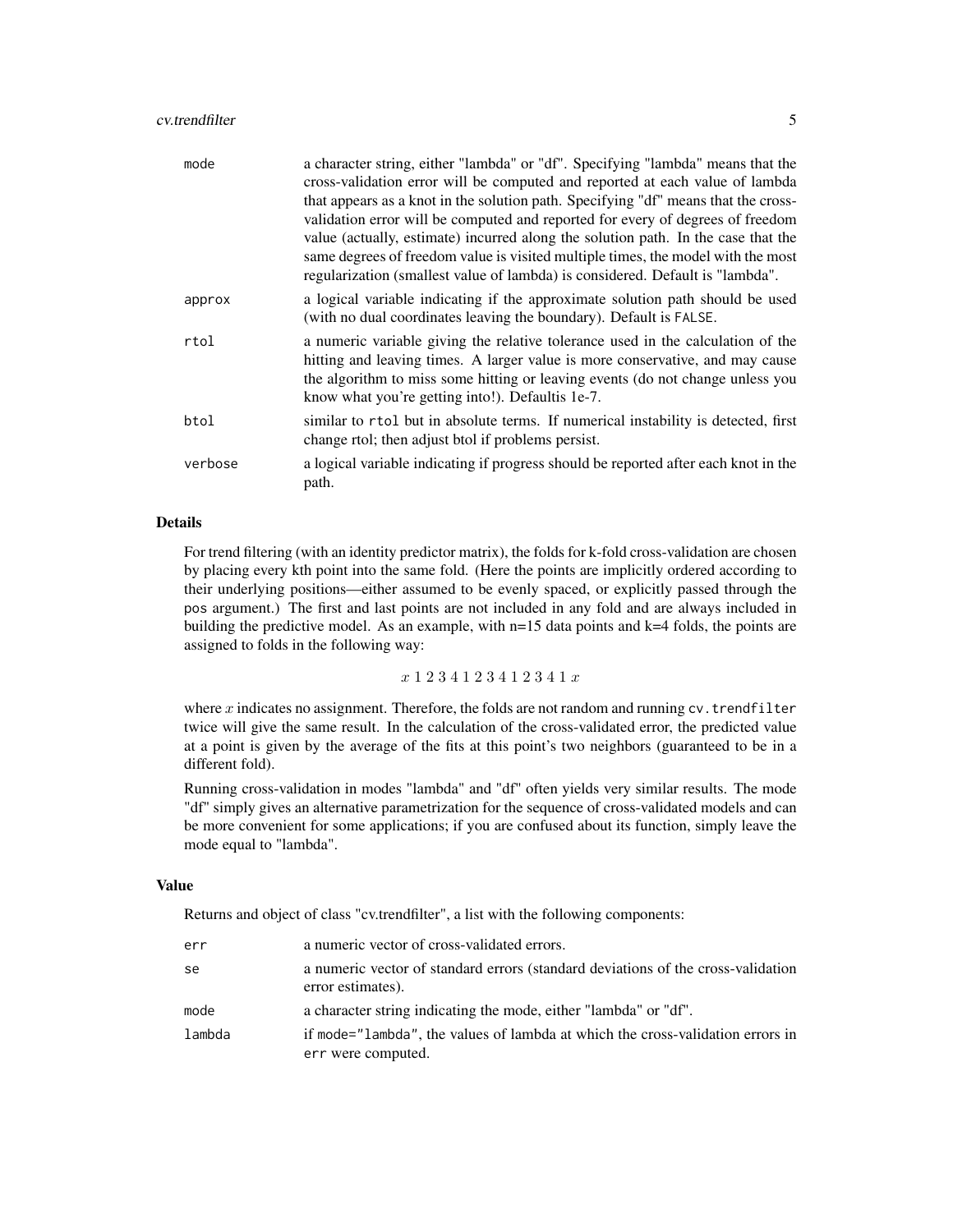<span id="page-5-0"></span>

| lambda.min | if mode="lambda", the value of lambda at which the cross-validation error is<br>minimized.                                                                                                                   |
|------------|--------------------------------------------------------------------------------------------------------------------------------------------------------------------------------------------------------------|
| lambda.1se | if mode="lambda", the value of lambda chosen by the one standard error rule<br>(the largest value of lambda such that the cross-validation error is within one<br>standard error of the minimum).            |
| df         | if mode="df", the degrees of freedom values at which the cross-validation errors<br>in err were computed.                                                                                                    |
| df.min     | if mode="df", the degrees of freedom value at which the cross-validation error<br>is minimized.                                                                                                              |
| df.1se     | if mode="df", the degrees of freedom value chosen by the one standard error<br>rule (the smallest degrees of freedom value such that cross-validation error is<br>within one standard error of the minimum). |
| i.min      | the index of the model minimizing the cross-validation error.                                                                                                                                                |
| i.1se      | the index of the model chosen by the one standard error rule.                                                                                                                                                |
| call       | the matched call.                                                                                                                                                                                            |
|            |                                                                                                                                                                                                              |

## See Also

[trendfilter](#page-19-1), [plot.cv.trendfilter](#page-15-2), [plot.trendfilter](#page-15-2)

## Examples

```
# Constant trend filtering (the 1d fused lasso)
set.seed(0)
n = 50beta = rep(sample(1:10,5), each=n/5)y = beta0 + rnorm(n, sd=0.8)a = fusedlassold(y)plot(a)
# Choose lambda by 5-fold cross-validation
cv = cv.trendfilter(a)plot(cv)
plot(a,lambda=cv$lambda.min,main="Minimal CV error")
plot(a,lambda=cv$lambda.1se,main="One standard error rule")
## Not run:
# Cubic trend filtering
set.seed(0)
n = 100
beta = numeric(100)beta[1:40] = (1:40-20)^3beta[40:50] = -60*(40:50-50)^2 + 60*100+20^3beta[50:70] = -20*(50:70-50)^2 + 60*100+20^3beta[70:100] = -1/6*(70:100-110)^3 + -1/6*40^3 + 6000beta0 = -beta0
beta0 = (beta0-min(beta0))*10/diff(range(beta0))
y = beta0 + rnorm(n)a = trendfilter(y,ord=3,maxsteps=150)
```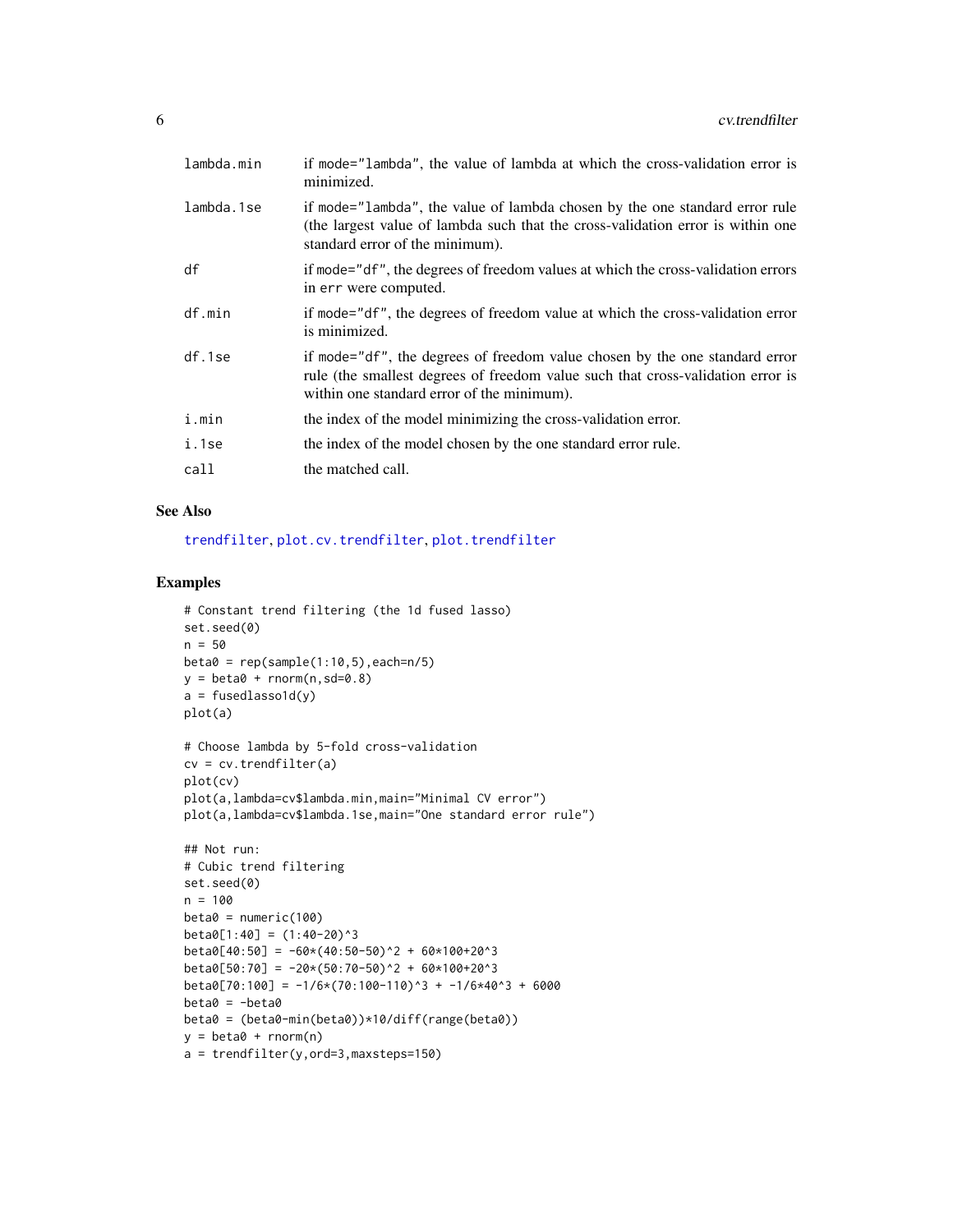#### <span id="page-6-0"></span>fusedlasso 7

```
plot(a,nlam=5)
# Choose lambda by 5-fold cross-validation
cv = cv.trendfilter(a)
plot(cv)
plot(a,lambda=cv$lambda.min,main="Minimal CV error")
plot(a,lambda=cv$lambda.1se,main="One standard error rule")
```
## End(Not run)

<span id="page-6-1"></span>

| fusedlasso | Compute the fused lasso solution path for a general graph, or a 1d or |
|------------|-----------------------------------------------------------------------|
|            | 2d grid                                                               |

## <span id="page-6-2"></span>Description

These functions produce the solution path for a general fused lasso problem. The fusedlasso function takes either a penalty matrix or a graph object from the igraph package. The fusedlasso1d and fusedlasso2d functions are convenience functions that construct the penalty matrix over a 1d or 2d grid.

## Usage

```
fusedlasso(y, X, D, graph, gamma = 0, approx = FALSE, maxsteps = 2000,
          minlam = 0, rtol = 1e-07, btol = 1e-07, eps = 1e-4,
   verbose = FALSE)
fusedlasso1d(y, pos, X, gamma = 0, approx = FALSE, maxsteps = 2000,
            minlam = 0, rtol = 1e-07, btol = 1e-07, eps = 1e-4,
     verbose = FALSE)
fusedlasso2d(y, X, dim1, dim2, gamma = 0, approx = FALSE, maxsteps = 2000,
     minlam = 0, rtol = 1e-07, btol = 1e-07, eps = 1e-4,
     verbose = FALSE)
```

| У   | a numeric response vector. Alternatively, for fusedlassolo with no matrix X<br>passed, y can be a matrix (its dimensions corresponding to the underlying 2d<br>grid). Note that when y is given as a vector in fusedlasso2d, with no X passed,<br>it should be in column major order.                                                                                                                                                                                                                                                             |
|-----|---------------------------------------------------------------------------------------------------------------------------------------------------------------------------------------------------------------------------------------------------------------------------------------------------------------------------------------------------------------------------------------------------------------------------------------------------------------------------------------------------------------------------------------------------|
| pos | only for fusedlassold, these are the optional positions of the positions in the<br>1d grid. If missing, the 1d grid is assumed to have unit spacing.                                                                                                                                                                                                                                                                                                                                                                                              |
| X   | an optional matrix of predictor variables, with observations along the rows, and<br>variables along the columns. If the passed X has more columns than rows, then<br>a warning is given, and a small ridge penalty is added to the generalized lasso<br>criterion before the path is computed. If X has less columns than rows, then<br>its rank is not checked for efficiency, and (unlike the genasso function) a ridge<br>penalty is not automatically added if it is rank deficient. Therefore, a tall, rank<br>deficient X may cause errors. |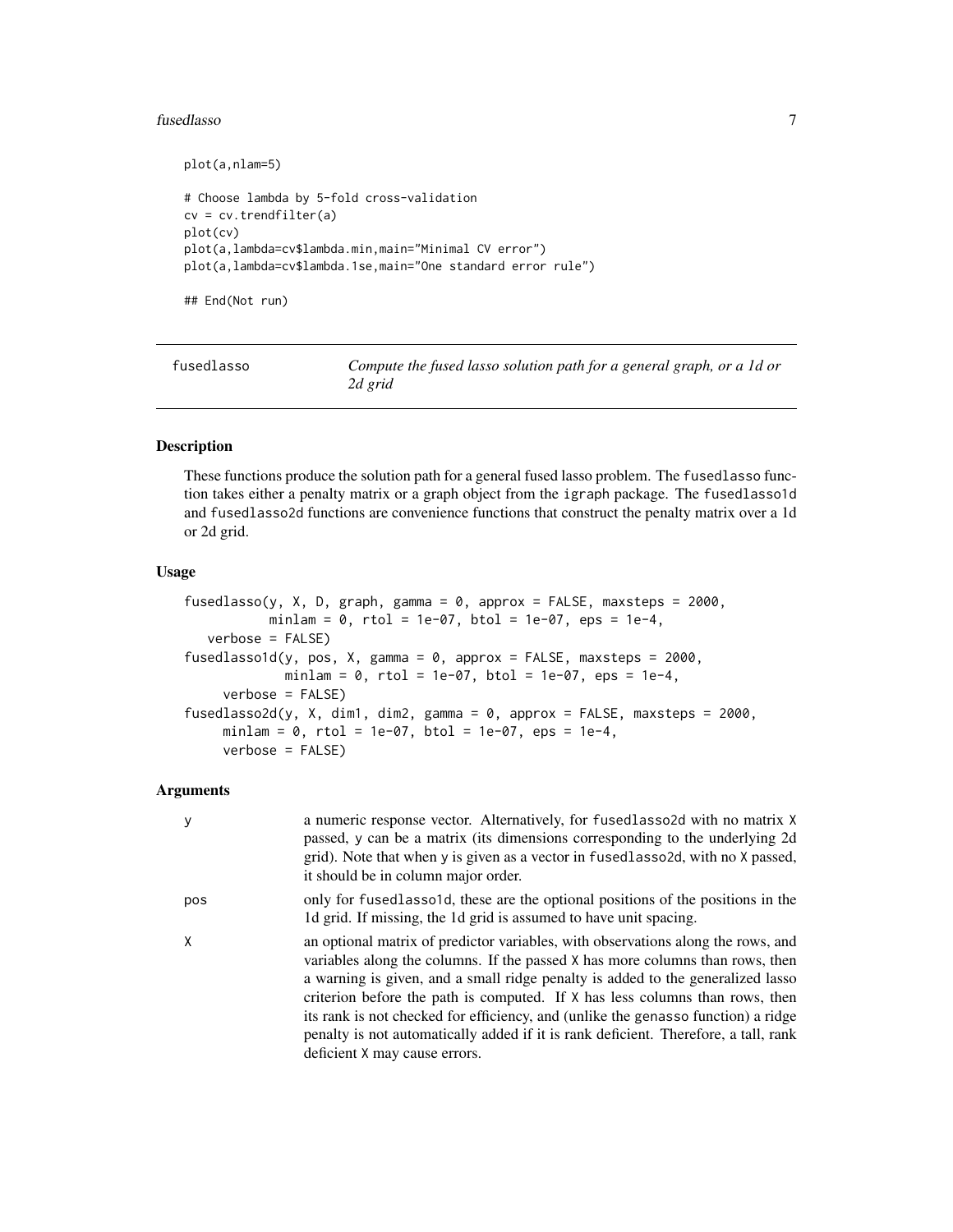| D        | only for fusedlasso, this is the penalty matrix, i.e., the oriented incidence ma-<br>trix over the underlying graph (the orientation of each edge being arbitrary).<br>Only one of D or graph needs to be specified.                                                                                                                                                                                                                                                                                                                                                  |
|----------|-----------------------------------------------------------------------------------------------------------------------------------------------------------------------------------------------------------------------------------------------------------------------------------------------------------------------------------------------------------------------------------------------------------------------------------------------------------------------------------------------------------------------------------------------------------------------|
| graph    | only for fusedlasso, this is the underlying graph as an igraph object from the<br>igraph package. Only one of D or graph needs to be specified.                                                                                                                                                                                                                                                                                                                                                                                                                       |
| dim1     | only for fusedlasso2d, this is the number of rows in the underlying 2d grid. If<br>missing and y is given as a matrix, it is assumed to be the number of rows of y.                                                                                                                                                                                                                                                                                                                                                                                                   |
| dim2     | only for fusedlasso2d, this is the number of columns in the underlying 2d grid.<br>If missing and y is given as a matrix, it is assumed to be the number of columns<br>of y.                                                                                                                                                                                                                                                                                                                                                                                          |
| gamma    | a numeric variable greater than or equal to 0, indicating the ratio of the two tun-<br>ing parameters, one for the fusion penalty, and the other for the pure $\ell_1$ penalty.<br>Default is 0. See "Details" for more information.                                                                                                                                                                                                                                                                                                                                  |
| approx   | a logical variable indicating if the approximate solution path should be used<br>(with no dual coordinates leaving the boundary). Default is FALSE. Note that for<br>the 1d fused lasso, with identity predicor matrix, this approximate path is the<br>same as the exact solution path.                                                                                                                                                                                                                                                                              |
| maxsteps | an integer specifying the maximum number of steps for the algorithm to take<br>before termination. Default is 2000.                                                                                                                                                                                                                                                                                                                                                                                                                                                   |
| minlam   | a numeric variable indicating the value of lambda at which the path should ter-<br>minate. Default is 0.                                                                                                                                                                                                                                                                                                                                                                                                                                                              |
| rtol     | a numeric variable giving the tolerance for determining the rank of a matrix:<br>if a diagonal value in the R factor of a QR decomposition is less than R, in<br>absolute value, then it is considered zero. Hence making rtol larger means being<br>less stringent with determination of matrix rank. In general, do not change this<br>unless you know what you are getting into! Default is 1e-7.                                                                                                                                                                  |
| btol     | a numeric variable giving the tolerance for accepting "late" hitting and leaving<br>times: future hitting times and leaving times should always be less than the cur-<br>rent knot in the path, but sometimes for numerical reasons they are larger; any<br>computed hitting or leaving time larger than the current knot + btol is thrown<br>away. Hence making btol larger means being less stringent withthe determina-<br>tion of hitting and leaving times. Again, in general, do not change this unless<br>you know what you are getting into! Default is 1e-7. |
| eps      | a numeric variable indicating the multiplier for the ridge penalty, in the case<br>that X is wide (more columns than rows). If numeric problems occur, make eps<br>larger. Default is 1e-4.                                                                                                                                                                                                                                                                                                                                                                           |
| verbose  | a logical variable indicating if progress should be reported after each knot in the<br>path.                                                                                                                                                                                                                                                                                                                                                                                                                                                                          |

## Details

The fused lasso estimate minimizes the criterion

$$
1/2 \sum_{i=1}^{n} (y_i - x_i^T \beta_i)^2 + \lambda \sum_{(i,j) \in E} |\beta_i - \beta_j| + \gamma \cdot \lambda \sum_{i=1}^{p} |\beta_i|,
$$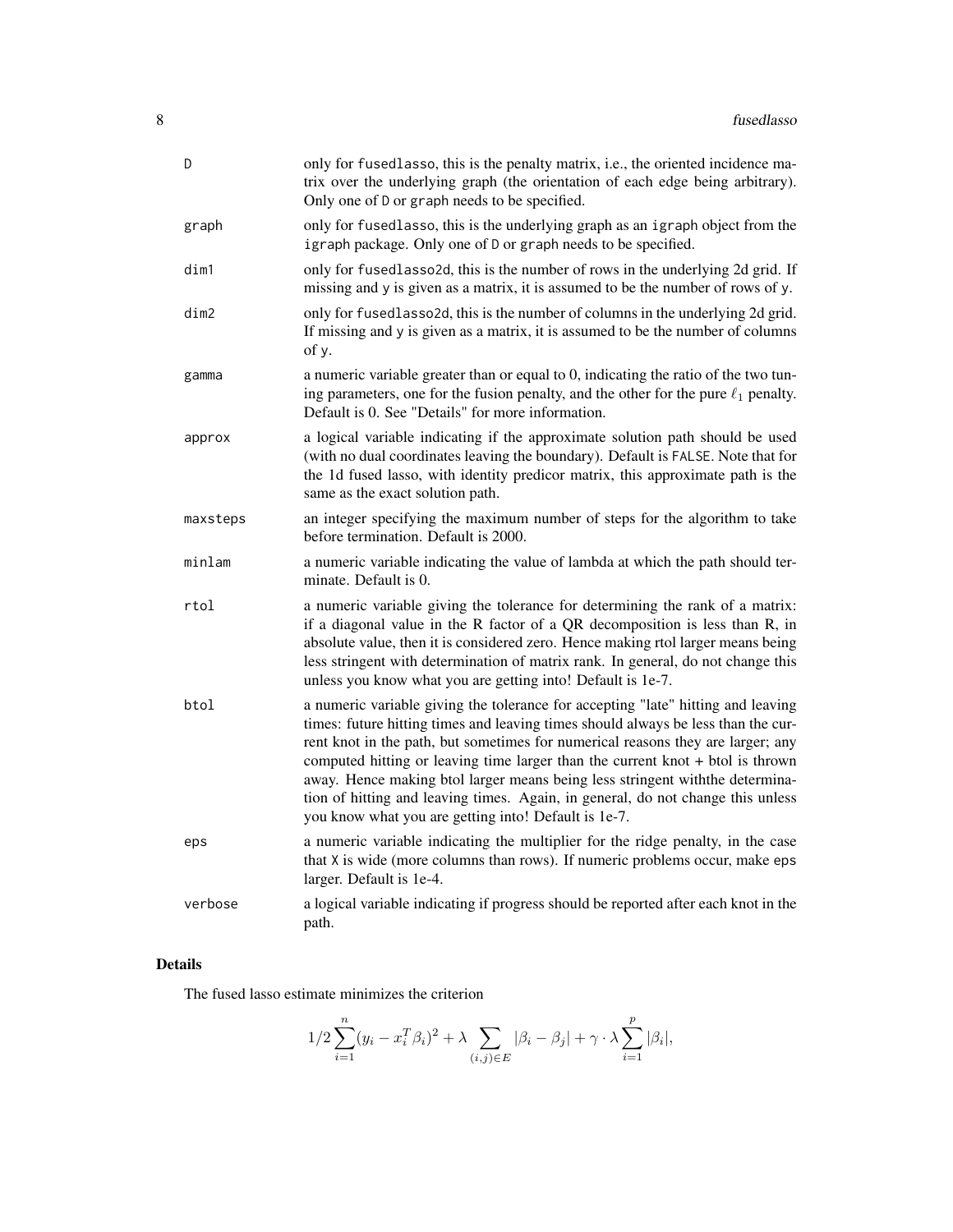#### <span id="page-8-0"></span>fusedlasso 9

where  $x_i$  is the ith row of the predictor matrix and E is the edge set of the underlying graph. The solution  $\hat{\beta}$  is computed as a function of the regularization parameter  $\lambda$ , for a fixed value of  $\gamma$ . The default is to set  $\gamma = 0$ , which corresponds to pure fusion of the coefficient vector  $\beta$ . A choice  $\gamma > 0$  introduces both sparsity and fusion in the coefficient vector, with a higher value placing more priority on sparsity.

If the predictor matrix is the identity, and the primal solution path  $\beta$  is desired at several levels of the ratio parameter  $\gamma$ , it is much more efficient to compute the solution path once with  $\gamma = 0$ , and then use soft-thresholding via the [softthresh](#page-18-1) function.

Finally, for the image denoising problem, i.e., the fused lasso over a 2d grid with identity predictor matrix, it is easy to specify a huge graph with a seemingly small amount of data. For instance, running the 2d fused lasso (with identity predictor matrix) on an image at standard 1080p HD resolution yields a graph with over 2 million edges. Moreover, in image denoising problems somewhat unlike most other applications of the fused lasso (and generalized lasso)—a solution is often desired near the dense end of the path ( $\lambda = 0$ ) as opposed to the regularized end ( $\lambda = \infty$ ). The dual path algorithm implemented by the fusedlasso2d function begins at the fully regularized end and works its way down to the dense end. For a problem with many edges (dual variables), if a solution at the dense is desired, then it must usually pass through a huge number knots in the path. Hence it is not advisable to run fusedlasso2d on image denoising problems of large scale, as the dual solution path is computationally infeasible. It should be noted that a faster algorithm for the 2d fused lasso solution path (when the predictor matrix is the identity), which begins at the dense end of the path, is available in the flsa package.

#### Value

The function returns an object of class "fusedlasso", and subclass "genlasso". This is a list with at least following components:

| lambda       | values of lambda at which the solution path changes slope, i.e., kinks or knots.                                                                                               |
|--------------|--------------------------------------------------------------------------------------------------------------------------------------------------------------------------------|
| beta         | a matrix of primal coefficients, each column corresponding to a knot in the so-<br>lution path.                                                                                |
| fit          | a matrix of fitted values, each column corresponding to a knot in the solution<br>path.                                                                                        |
| u            | a matrix of dual coefficients, each column corresponding to a knot in the solution<br>path.                                                                                    |
| hit          | a vector of logical values indicating if a new variable in the dual solution hit<br>the box contraint boundary. A value of FALSE indicates a variable leaving the<br>boundary. |
| df           | a vector giving an unbiased estimate of the degrees of freedom of the fit at each<br>knot in the solution path.                                                                |
| y            | the observed response vector. Useful for plotting and other methods.                                                                                                           |
| completepath | a logical variable indicating whether the complete path was computed (termi-<br>nating the path early with the maxsteps or minlam options results in a value of<br>FALSE).     |
| bls          | the least squares solution, i.e., the solution at lambda $= 0$ . This can be NULL<br>when completepath is FALSE.                                                               |
| gamma        | the value of the lambda ratio.                                                                                                                                                 |
| call         | the matched call.                                                                                                                                                              |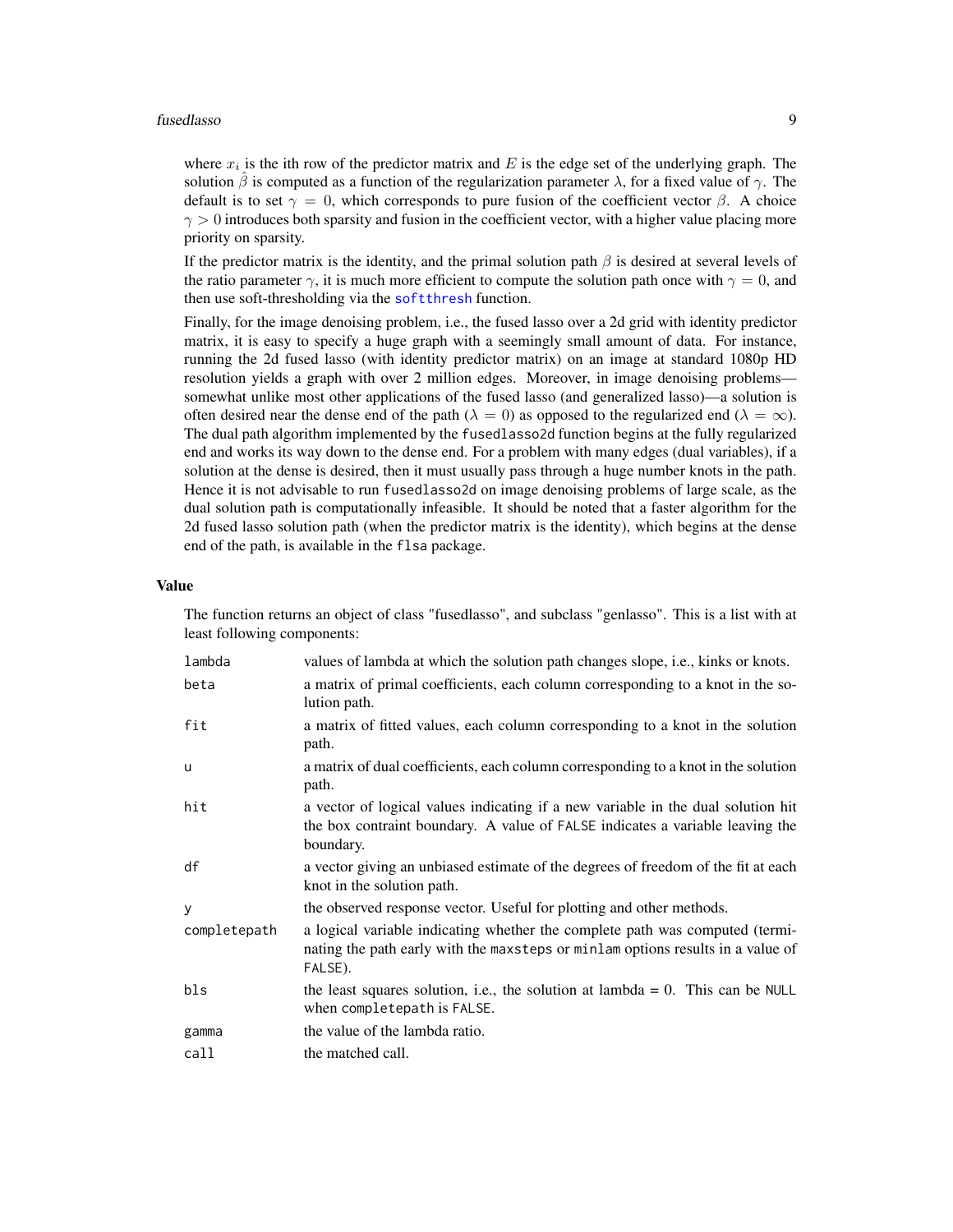#### <span id="page-9-0"></span>Author(s)

Taylor B. Arnold and Ryan J. Tibshirani

#### References

Tibshirani, R. J. and Taylor, J. (2011), "The solution path of the generalized lasso", Annals of Statistics 39 (3) 1335–1371.

Arnold, T. B. and Tibshirani, R. J. (2014), "Efficient implementations of the generalized lasso dual path algorithm", arXiv: 1405.3222.

Tibshirani, R., Saunders, M., Rosset, S., Zhu, J. and Knight, K. (2005), "Sparsity and smoothness via the fused lasso", Journal of the Royal Statistics Society: Series B 67(1), 91–108.

## See Also

[softthresh](#page-18-1), [genlasso](#page-10-1)

#### Examples

```
# Fused lasso on a custom graph
set.seed(0)
edges = c(1,2,1,3,1,5,2,4,2,5,3,6,3,7,3,8,6,7,6,8)
gr = graph(edges=edges,directed=FALSE)
plot(gr)
y = c(1,1,0,1,1,0,0,0) + rnorm(8,0.1)# Can either pass the graph object directly, or
# first construct the penalty matrix, and then
# pass this
a1 = fusedlasso(y,graph=gr)
D = getDgSparse(gr)
a2 = fusedlasso(y, D=D)plot(a1,numbers=TRUE)
## Not run:
# The 2d fused lasso with a predictor matrix X
set.seed(0)
dim1 = dim2 = 16p = dim1*dim2n = 300
X = matrix(rnorm(n*p), nrow=n)beta = matrix(0, dim1, dim2)beta([row(beta0)-dim1/2)^2 + (col(beta0)-dim2/2)^2 <=
(min(dim1,dim2)/3)^2] = 1y = X % as.numeric(beta0) + rnorm(n)
# Takes about 30 seconds for the full solution path
out = fusedlasso2d(y,X,dim1=dim1,dim2=dim2)
```

```
# Grab the solution at 8 values of lambda over the path
a = coef(out, nlam=8)
```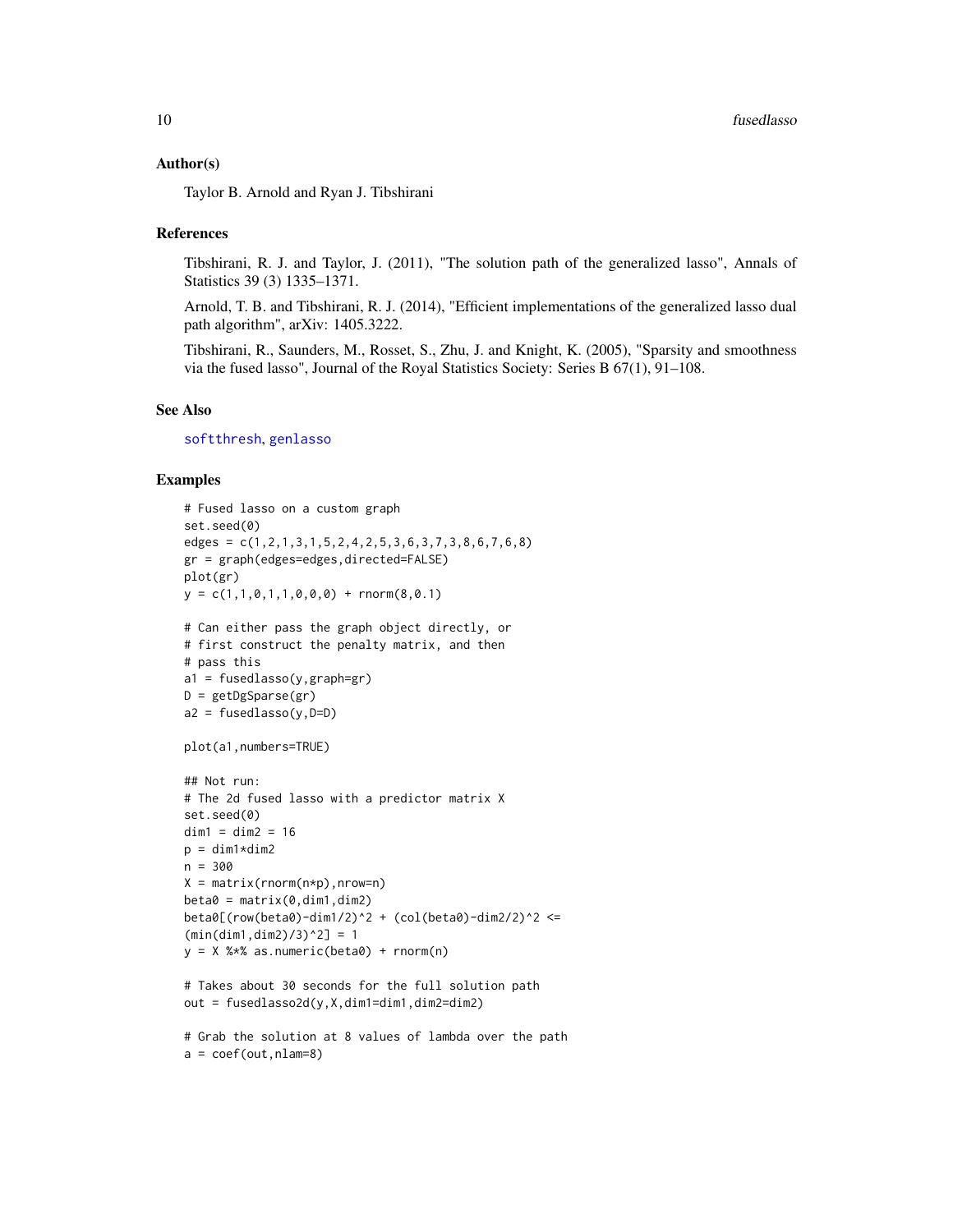#### <span id="page-10-0"></span>genlasso and the set of the set of the set of the set of the set of the set of the set of the set of the set of the set of the set of the set of the set of the set of the set of the set of the set of the set of the set of

```
# Plot these against the true coefficients
par(mar=c(1,1,2,1),mfrow=c(3,3))
cols = terrain.colors(30)
zlim = range(c(range(beta0),range(a$beta)))
image(beta0,col=cols,zlim=zlim,axes=FALSE)
for (i in 1:8) {
  image(matrix(a$beta[,i],nrow=dim1),col=cols,zlim=zlim,
  axes=FALSE)
  mtext(bquote(lambda==.(sprintf("%.3f",a$lambda[i]))))
}
```

```
## End(Not run)
```
<span id="page-10-1"></span>

| genlasso | Compute the generalized lasso solution path for arbitrary penalty ma- |
|----------|-----------------------------------------------------------------------|
|          | trix                                                                  |

## Description

This function computes the solution path of the generalized lasso problem for an arbitrary penalty matrix. Speciality functions exist for the trend filtering and fused lasso problems; see [trendfilter](#page-19-1) and [fusedlasso](#page-6-1).

## Usage

```
genlasso(y, X, D, approx = FALSE, maxsteps = 2000, minlam = 0,rtol = 1e-07, btol = 1e-07, eps = 1e-4, verbose = FALSE,
        svd = FALSE)
```

| y        | a numeric response vector.                                                                                                                                                                                                                                                                                                                                |
|----------|-----------------------------------------------------------------------------------------------------------------------------------------------------------------------------------------------------------------------------------------------------------------------------------------------------------------------------------------------------------|
| X        | an optional matrix of predictor variables, with observations along the rows, and<br>variables along the columns. If missing, X is assumed to be the identity matrix.<br>If the passed X does not have full column rank, then a warning is given, and a<br>small ridge penalty is added to the generalized lasso criterion before the path is<br>computed. |
| D        | a penalty matrix. Its number of columns must be equal to the number of columns<br>of X, or if no X is given, the length of y. This can be a sparse matrix from Matrix<br>package, but this will be ignored (converted to a dense matrix) if D is row rank<br>deficient or if X is specified. See "Details" below.                                         |
| approx   | a logical variable indicating if the approximate solution path should be used<br>(with no dual coordinates leaving the boundary). Default is FALSE.                                                                                                                                                                                                       |
| maxsteps | an integer specifying the maximum number of steps for the algorithm to take<br>before termination. Default is 2000.                                                                                                                                                                                                                                       |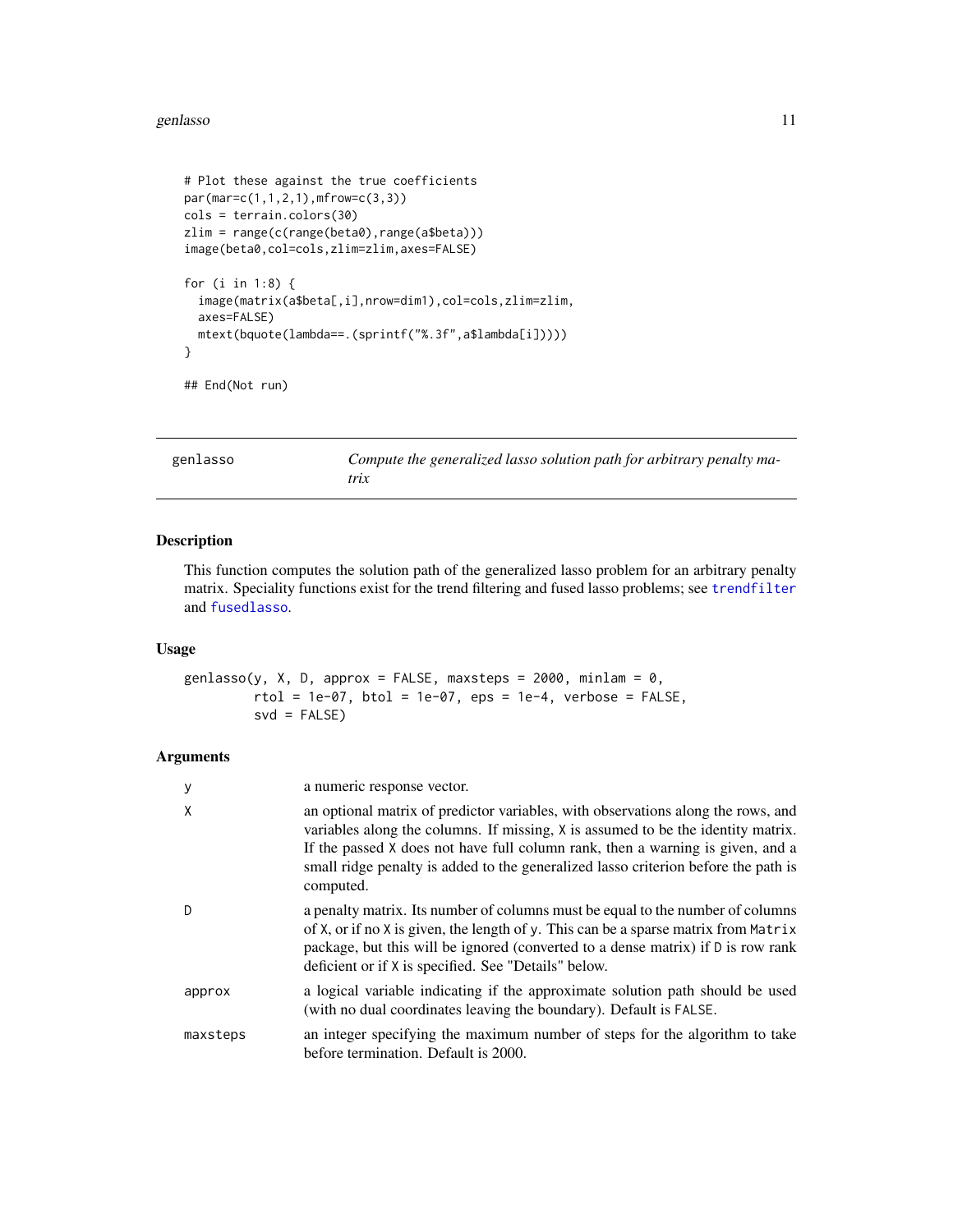| minlam  | a numeric variable indicating the value of lambda at which the path should ter-<br>minate. Default is 0.                                                                                                                                                                                                                                                                                                                                                                                                                                                                 |
|---------|--------------------------------------------------------------------------------------------------------------------------------------------------------------------------------------------------------------------------------------------------------------------------------------------------------------------------------------------------------------------------------------------------------------------------------------------------------------------------------------------------------------------------------------------------------------------------|
| rtol    | a numeric variable giving the tolerance for determining the rank of a matrix:<br>if a diagonal value in the R factor of a QR decomposition is less than R, in<br>absolute value, then it is considered zero. Hence making rtol larger means being<br>less stringent with determination of matrix rank. In general, do not change this<br>unless you know what you are getting into! Default is 1e-7.                                                                                                                                                                     |
| btol    | a numeric variable giving the tolerance for accepting "late" hitting and leaving<br>times: future hitting times and leaving times should always be less than the cur-<br>rent knot in the path, but sometimes for numerical reasons they are larger; any<br>computed hitting or leaving time larger than the current knot $+$ btol is thrown<br>away. Hence making btol larger means being less stringent with the determina-<br>tion of hitting and leaving times. Again, in general, do not change this unless<br>you know what you are getting into! Default is 1e-7. |
| eps     | a numeric variable indicating the multiplier for the ridge penalty, in the case that<br>X is column rank deficient. Default is 1e-4.                                                                                                                                                                                                                                                                                                                                                                                                                                     |
| verbose | a logical variable indicating if progress should be reported after each knot in the<br>path.                                                                                                                                                                                                                                                                                                                                                                                                                                                                             |
| svd     | a logical variable indicating if the genlasso function should use singular value<br>decomposition to solve least squares problems at each path step, which is slower,<br>but should be more stable.                                                                                                                                                                                                                                                                                                                                                                      |

#### Details

The generalized lasso estimate minimizes the criterion

$$
1/2||y - X\beta||_2^2 + \lambda ||D\beta||_1.
$$

The solution  $\hat{\beta}$  is computed as a function of the regularization parameter  $\lambda$ . The advantage of the genlasso function lies in its flexibility, i.e., the user can specify any penalty matrix D of their choosing. However, for a trend filtering problem or a fused lasso problem, it is strongly recommended to use one of the speciality functions, [trendfilter](#page-19-1) or [fusedlasso](#page-6-1). When compared to these functions, genlasso is not as numerically stable and much less efficient.

Note that, when D is passed as a sparse matrix, the linear systems that arise at each step of the path algorithm are solved separately via a sparse solver. The usual strategy (when D is simply a matrix) is to maintain a matrix factorization of D, and solve these systems by (or downdating) this factorization, as these linear systems are highly related. Therefore, when D is sufficiently sparse and structured, it can be advantageous to pass it as a sparse matrix; but if D is truly dense, passing it as a sparse matrix will be highly inefficient.

## Value

Returns an object of class "genlasso", a list with at least following components:

lambda values of lambda at which the solution path changes slope, i.e., kinks or knots. beta a matrix of primal coefficients, each column corresponding to a knot in the so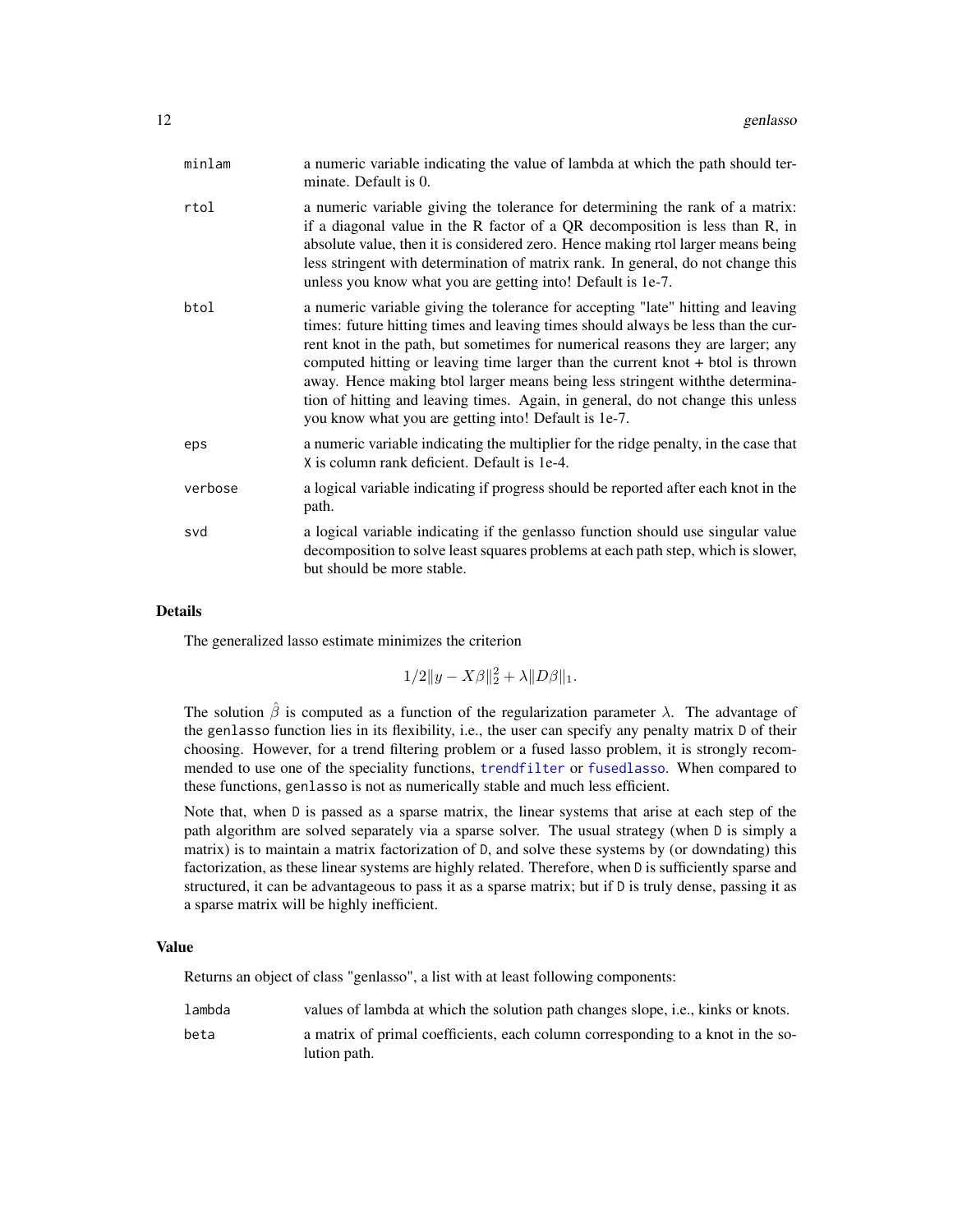<span id="page-12-0"></span>genlasso and the set of the set of the set of the set of the set of the set of the set of the set of the set of the set of the set of the set of the set of the set of the set of the set of the set of the set of the set of

| fit          | a matrix of fitted values, each column corresponding to a knot in the solution<br>path.                                                                                        |
|--------------|--------------------------------------------------------------------------------------------------------------------------------------------------------------------------------|
| u            | a matrix of dual coefficients, each column corresponding to a knot in the solution<br>path.                                                                                    |
| hit          | a vector of logical values indicating if a new variable in the dual solution hit<br>the box contraint boundary. A value of FALSE indicates a variable leaving the<br>boundary. |
| df           | a vector giving an unbiased estimate of the degrees of freedom of the fit at each<br>knot in the solution path.                                                                |
| y            | the observed response vector. Useful for plotting and other methods.                                                                                                           |
| completepath | a logical variable indicating whether the complete path was computed (termi-<br>nating the path early with the maxsteps or minlam options results in a value of<br>FALSE).     |
| bls          | the least squares solution, i.e., the solution at lambda = $0$ .                                                                                                               |
| call         | the matched call.                                                                                                                                                              |

## Author(s)

Taylor B. Arnold and Ryan J. Tibshirani

## References

Tibshirani, R. J. and Taylor, J. (2011), "The solution path of the generalized lasso", Annals of Statistics 39 (3) 1335–1371.

Arnold, T. B. and Tibshirani, R. J. (2014), "Efficient implementations of the generalized lasso dual path algorithm", arXiv: 1405.3222.

## See Also

[trendfilter](#page-19-1), [fusedlasso](#page-6-1), [coef.genlasso](#page-2-1), [predict.genlasso](#page-17-1), [plot.genlasso](#page-15-1)

## Examples

```
# Using the generalized lasso to run a standard lasso regression
# (for example purposes only! for pure lasso problems, use LARS
# instead)
set.seed(1)
n = 100
p = 10X = matrix(rnorm(n*p),nrow=n)
y = 3*X[, 1] + rnorm(n)D = diag(1,p)out = genlasso(y, X, D)coef(out, lambda=sqrt(n*log(p)))
```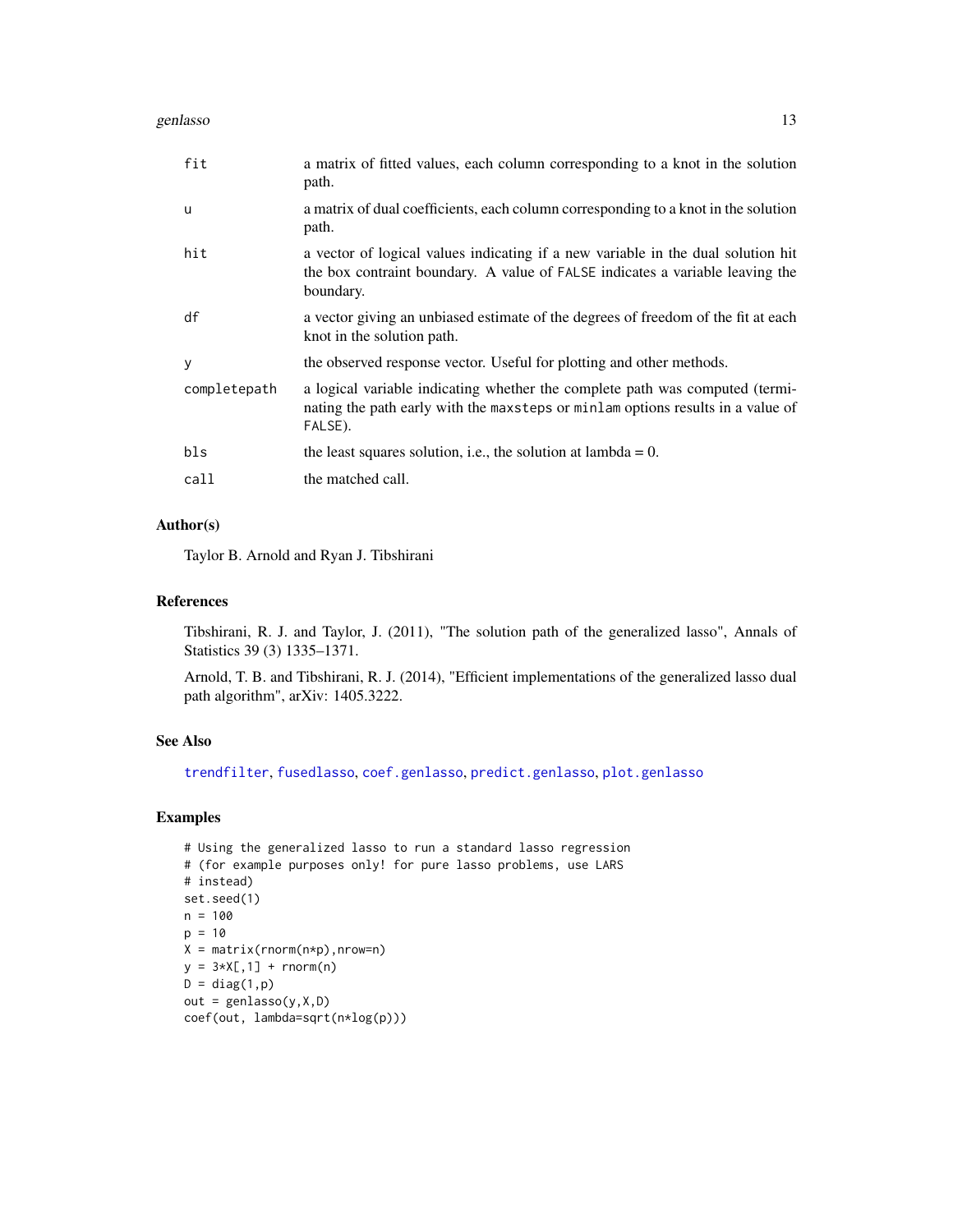<span id="page-13-0"></span>

## Description

These are utility functions for creating penalty matrices for the fused lasso and trend filtering problems. Most users will not need to explicitly construct these as they are created internally by the fusedlasso or trendfilter functions. The sparse variants output sparse matrices, which should be used whenever possible because of a significant savings in both construction speed and memory usage.

The function getGraph is an inverse function for fused lasso problems, returning an igraph object (from the igraph package), the graph corresponding to the passed penalty matrix.

## Usage

```
getD1d(n)
getD1dSparse(n)
getD2d(dim1, dim2)
getD2dSparse(dim1, dim2)
getDg(graph)
getDgSparse(graph)
getDtf(n, ord)
getDtfSparse(n, ord)
getDtfPos(n, ord, pos)
getDtfPosSparse(n, ord, pos)
getGraph(D)
```

|                    | The arguments for the sparse variants are identical to those for the regular vari-<br>ants, which are described below.                                                                                                          |
|--------------------|---------------------------------------------------------------------------------------------------------------------------------------------------------------------------------------------------------------------------------|
|                    | for getD1d, getDtf, and getDtfPos, the number of points in the 1d sequence.                                                                                                                                                     |
| <b>d</b> im1, dim2 | for getD2d, the number of rows and columns in the 2d grid, respectively.                                                                                                                                                        |
| graph              | for getDg, an igraph object from the igraph package, upon which the penalty<br>matrix should be based (the penalty matrix is the oriented incidence matrix of<br>the graph, with arbitrary orientations assigned to each edge). |
| ord                | for getDtf, and getDtfPos, the order of the polynomial. E.g., ord=0 is the 1d<br>fused lasso and ord=1 is linear trend filtering. Hence the returned matrix is the<br>discrete $(ord+1)$ st derivative operator.                |
| pos                | for getDtfPos, a numeric vector giving the positions of points in the 1d se-<br>quence. Must have length n.                                                                                                                     |
| D                  | for getGraph, a fused lasso penalty matrix, the incidence matrix of an undi-<br>rected graph, with arbitrary edge orientations.                                                                                                 |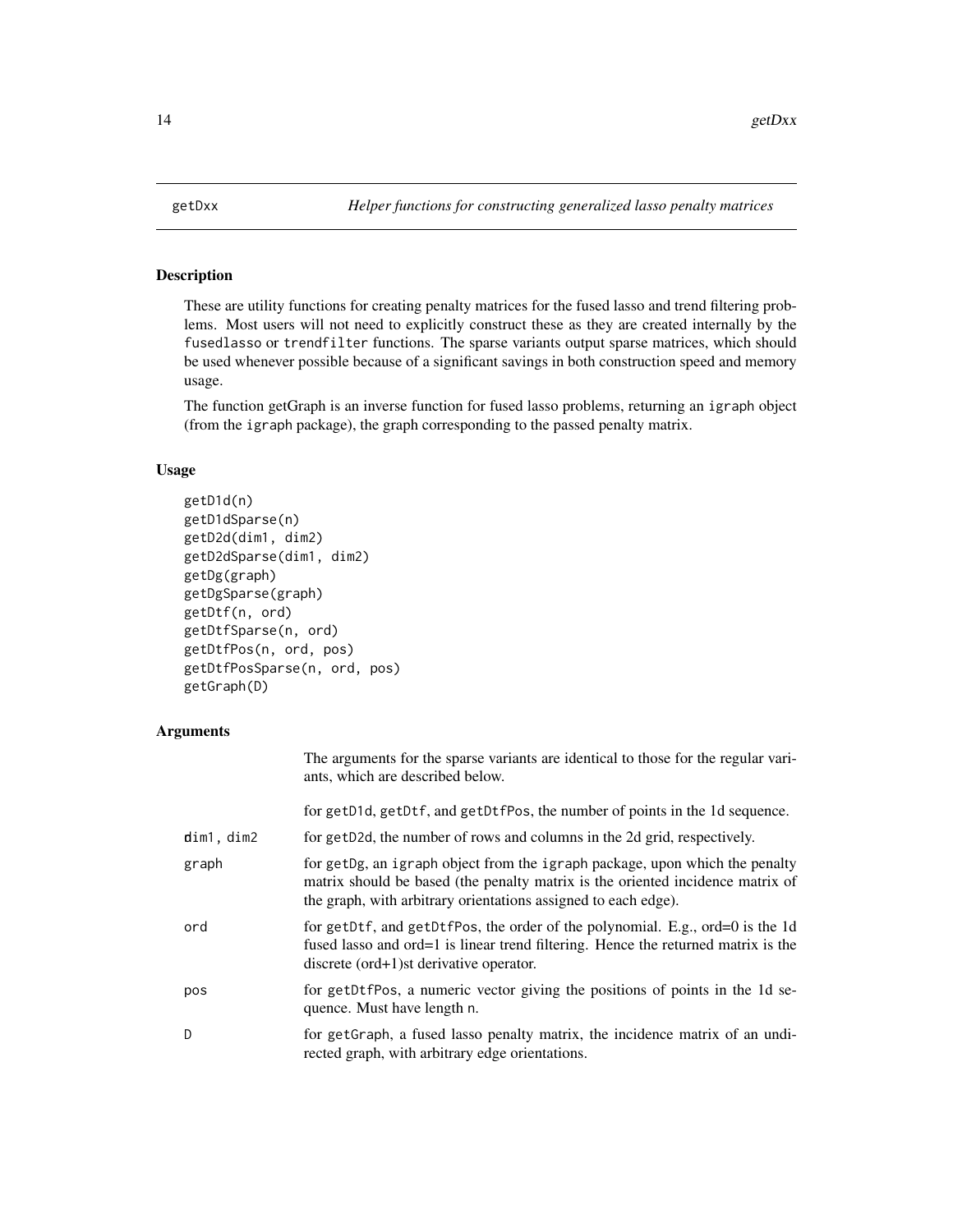#### <span id="page-14-0"></span>iterate the contract of the contract of the contract of the contract of the contract of the contract of the contract of the contract of the contract of the contract of the contract of the contract of the contract of the co

## Value

All functions except getGraph return a penalty matrix, either in standard R matrix format or as a sparse matrix of class dgCMatrix via the Matrix package. The function getGraph returns an igraph object from the igraph package.

## See Also

[fusedlasso](#page-6-1), [trendfilter](#page-19-1)

## Examples

getD1d(9) getDtfSparse(10,2)

graph = getGraph(getD2dSparse(4,4)) plot(graph)

iterate *Iterate a genlasso object*

#### Description

Given an incomplete genlasso path object, this function continues the path computation from the last computed knot, either until the complete path has been computed or the step limit specified by moresteps has been reached. All options are assumed to be the same as those in the initial call to a genlasso function (as in [genlasso](#page-10-1), [fusedlasso](#page-6-1), or [trendfilter](#page-19-1)), with the exception of minlam and verbose, which can be changed with a call to iterate.

## Usage

iterate(object, moresteps=200, minlam=0, verbose=FALSE)

## Arguments

| object    | a genlasso object with an incomplete path.                                                                                                 |
|-----------|--------------------------------------------------------------------------------------------------------------------------------------------|
| moresteps | an integer specifying the number of additional steps to take, starting from termi-<br>nation point of the passed (incomplete) path object. |
| minlam    | a numeric variable indicating the value of lambda at which the path should ter-<br>minate. Default is 0.                                   |
| verbose   | a logical variable indicating if progress should be reported after each knot in the<br>path.                                               |

#### Value

Returns an list of the same class typing and same structure as the passed object.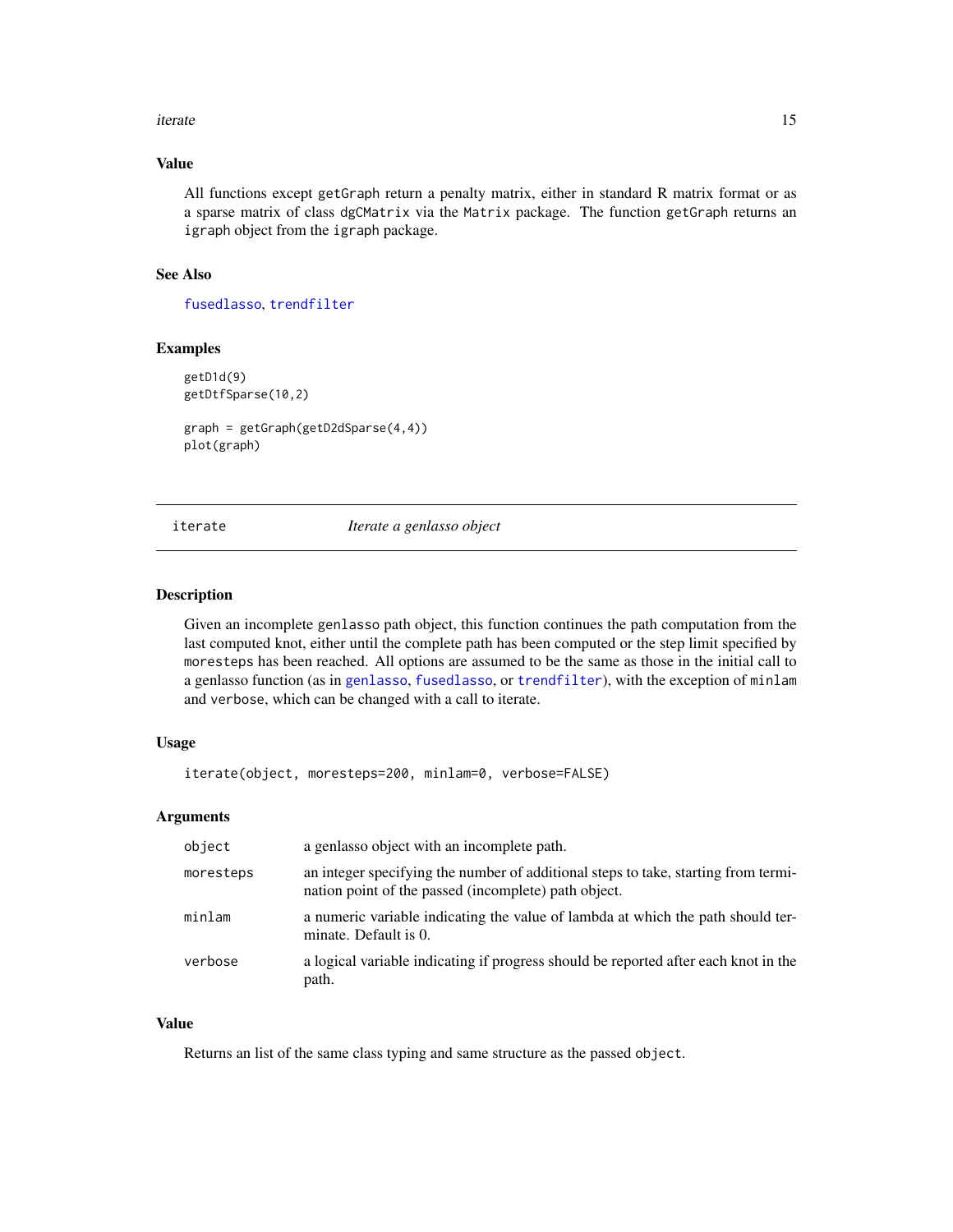## See Also

[genlasso,](#page-10-1) [trendfilter,](#page-19-1) [fusedlasso](#page-6-1)

## Examples

```
# Sparse 2d fused lasso
library(genlasso)
set.seed(1)
dim1 = dim2 = 10n = 100
y = as.numeric(row(diag(dim1)) > 5 & col(diag(dim2)) > 5) \star 3 + rnorm(n)
a10 = fusedlasso2d(y, dim1=dim1, dim2=dim2, gamma=0.5, maxsteps=10)
a20 = fusedlasso2d(y, dim1=dim1, dim2=dim2, gamma=0.5, maxsteps=20)
a30 = fusedlasso2d(y, dim1=dim1, dim2=dim2, gamma=0.5, maxsteps=30)
b20 = iterate(a10, moresteps=10)
b30 = iterate(b20, moresteps=10)
# Check for equality; should match on all but 'call'
b20$call = a20$call
b30$call = a30$call
all.equal(target=a20, current=b20)
all.equal(target=a30, current=b30)
```
<span id="page-15-1"></span>plot.genlasso *Plotting methods for generalized lasso objects*

## <span id="page-15-2"></span>Description

The function plot.genlasso produces a plot of the coordinate paths for objects of class "genlasso". This can be helpful for visualizing the full solution path for small problems; however, for moderate or large problems, the plot produced can be quite dense and difficult to interpret. The function plot.trendfilter applies to objects of class "trendfilter", and plots trend filtering coefficients at a single value of lambda (or multiple values, as specified by the user) as a function of the input positions (which, recall, are assumed to be evenly spaced if not specified). The function plot.cv.trendfilter plots the output of cv.trendfilter.

## Usage

```
## S3 method for class 'genlasso'
plot(x, type = c("primal", "dual", "both"), numbers = FALSE,vlines = TRUE, xlab, ylab, \ldots)
## S3 method for class 'trendfilter'
plot(x, style = c("trend", "path"), lambda, nlam, df, xlab,
     ylab, ...)
## S3 method for class 'cv.trendfilter'
plot(x, legendpos = "top", xlab, ylab, ...)
```
<span id="page-15-0"></span>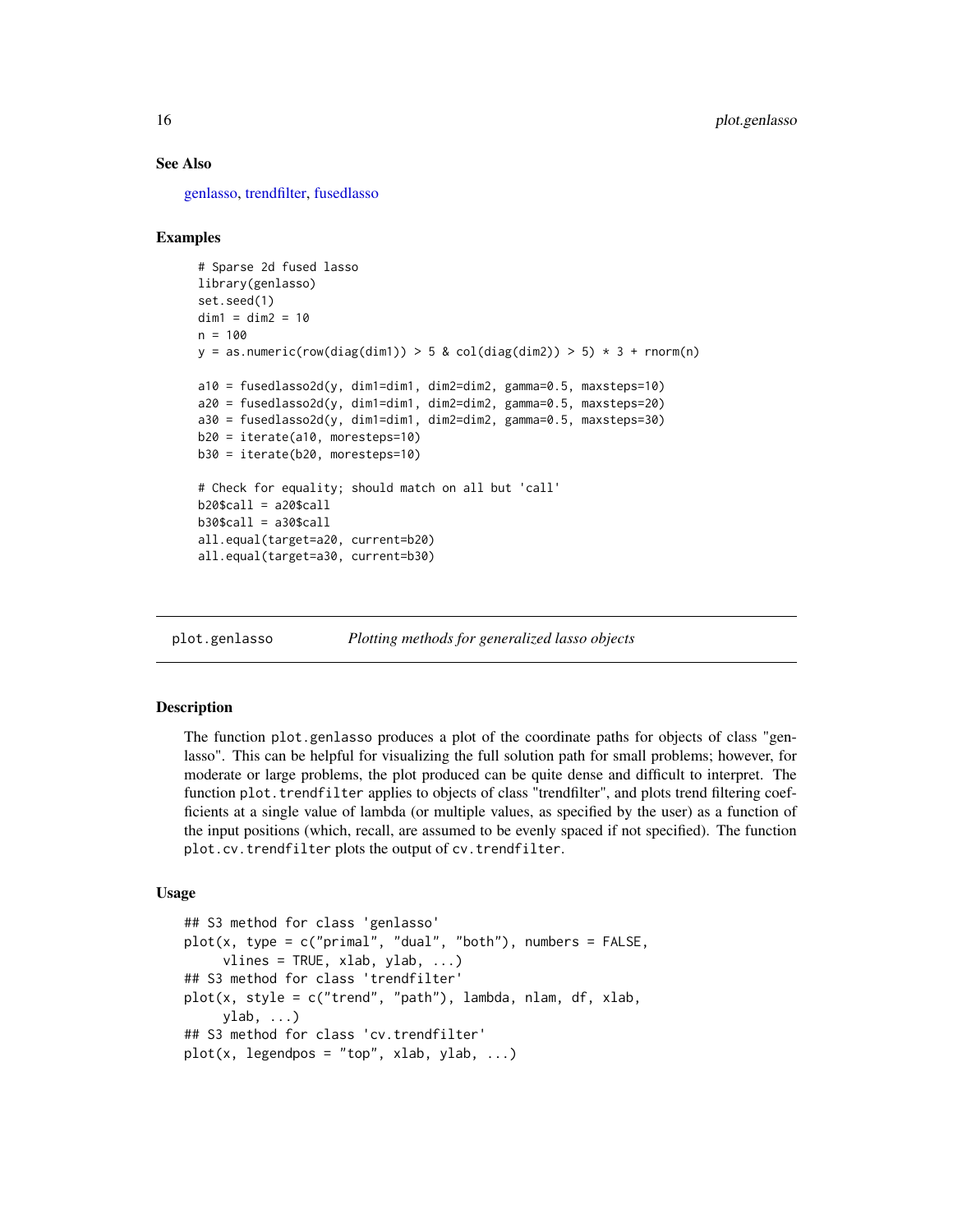## <span id="page-16-0"></span>plot.genlasso 17

## Arguments

| X                | an object of the appropriate class ("genlasso" or anything class inherits this for<br>plot.genlasso, "trendfilter" for plot.trendfilter, and "cv.trendfilter" for<br>plot.cv.trendfilter).                                                                                                                                                                                                                        |  |
|------------------|-------------------------------------------------------------------------------------------------------------------------------------------------------------------------------------------------------------------------------------------------------------------------------------------------------------------------------------------------------------------------------------------------------------------|--|
| type             | for plot.genlasso, a character string, one of "primal", "dual", or "both", indi-<br>cating which solution path system(s) should be plotted. Default is "primal".                                                                                                                                                                                                                                                  |  |
| numbers          | for plot.genlasso, a logical variable indicating if coordinate paths should be<br>labeled by their numbers. Default is FALSE.                                                                                                                                                                                                                                                                                     |  |
| vlines           | for plot.genlasso, a logical variable indicating if dashed lines should be drawn<br>at knots in the path, with black lines for hitting events, and red lines for leaving<br>events. Default is TRUE.                                                                                                                                                                                                              |  |
| style            | for plot. trendfilter, a character string, either "trend" or "path". If "trend",<br>then trend filtering coefficients are plotted according to their underlying posi-<br>tions. If "path", then a plot of the coordinate paths is produced with the function<br>plot.genlasso. Default is "trend".                                                                                                                |  |
| lambda, nlam, df |                                                                                                                                                                                                                                                                                                                                                                                                                   |  |
|                  | for plot. trendfilter, these arguments work exactly as they do in coef. genlasso,<br>and they are used to specify which solutions should be extracted and plotted<br>from the computed solution path stored in x. The only difference is, if all three<br>are missing, then nlam is set to 10 (whereas in coef.genlasso, the default is to<br>set lambda equal to the full set of knots along the solution path). |  |
| legendpos        | for plot.cv.trendfilter, a character string indicating the position of the leg-<br>end. Default is "top".                                                                                                                                                                                                                                                                                                         |  |
| xlab             | an optional character string label for the x-axis.                                                                                                                                                                                                                                                                                                                                                                |  |
| ylab             | an optional character string label for the y-axis.                                                                                                                                                                                                                                                                                                                                                                |  |
| .                | additional arguments.                                                                                                                                                                                                                                                                                                                                                                                             |  |

## Value

For plot.trendfilter, with style set to "trend", a coefficient object is silently returned as specified by lambda, nlam, or df.

## See Also

[genlasso](#page-10-1), [trendfilter](#page-19-1), [cv.trendfilter](#page-3-1)

## Examples

```
# Constant trend filtering (the 1d fused lasso)
set.seed(0)
n = 100
beta = rep(sample(1:10,5), each=n/5)y = beta0 + rnorm(n, sd=0.8)a = fusedlassold(y)cv = cv.trendfilter(a)
```
plot(a,style="path")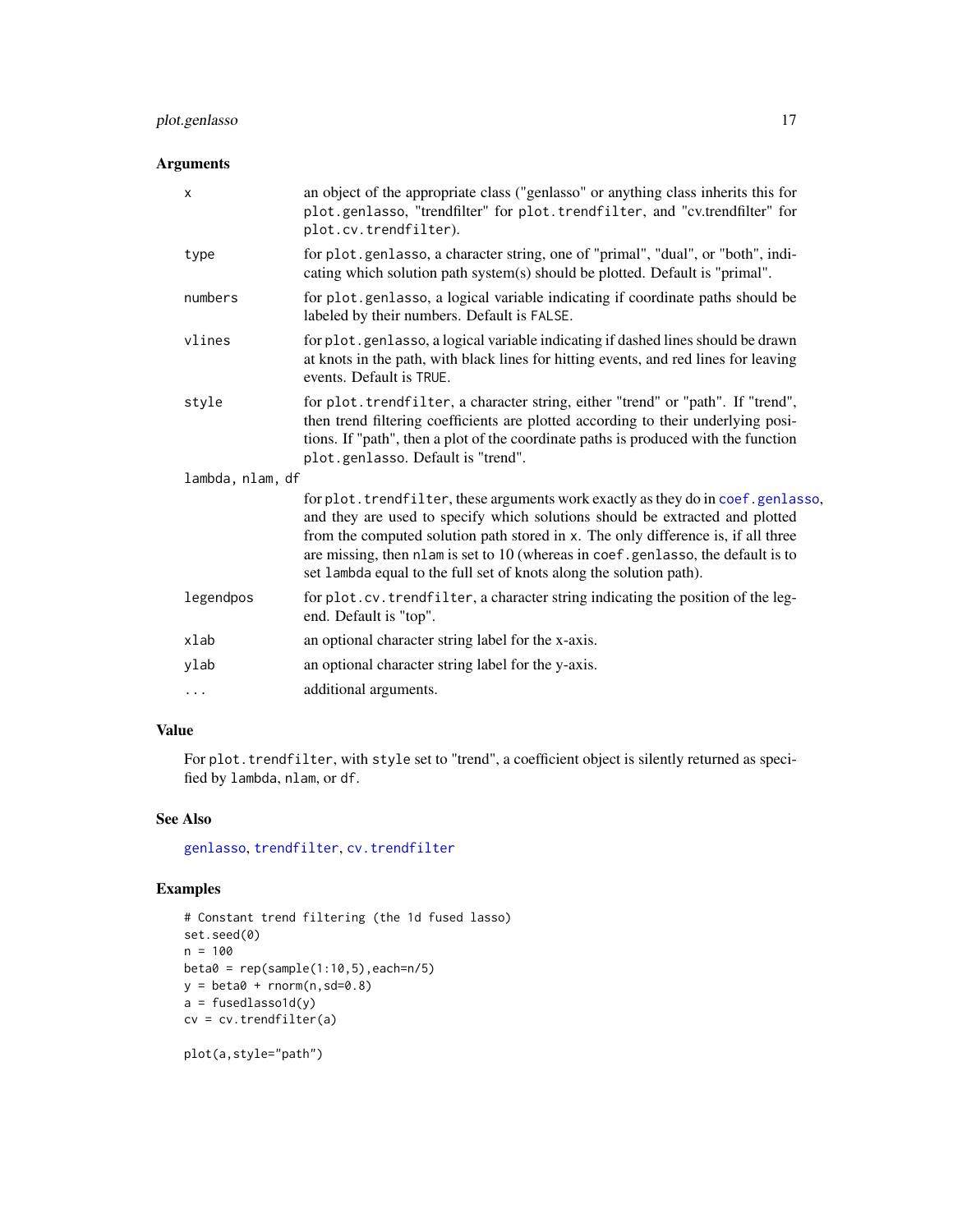```
plot(cv)
plot(a,lambda=cv$lambda.1se)
```
<span id="page-17-1"></span>predict.genlasso *Make predictions given a genlasso object*

## Description

This predict method for the genlasso class makes a prediction for the fitted values at new predictor measurements. Hence it is really only useful when the generalized lasso model has been fit with a nonidentity predictor matrix. In the case that the predictor matrix is the identity, it does the same thing as [coef.genlasso](#page-2-1).

## Usage

## S3 method for class 'genlasso' predict(object, lambda, nlam, df, Xnew, ...)

| object | object of class "genlasso", or an object which inherits this class (i.e., "fused-<br>lasso", "trendfilter").                                                                                                                                                                                                                                                                                                                                                                            |
|--------|-----------------------------------------------------------------------------------------------------------------------------------------------------------------------------------------------------------------------------------------------------------------------------------------------------------------------------------------------------------------------------------------------------------------------------------------------------------------------------------------|
| lambda | a numeric vector of tuning parameter values at which coefficients should be<br>calculated. The user can choose to specify one of lambda, nlam, or df; if none<br>are specified, then coefficients are returned at every knot in the solution path.                                                                                                                                                                                                                                      |
| nlam   | an integer indicating a number of tuning parameters values at which coefficients<br>should be calculated. The tuning parameter values are then chosen to be equally<br>spaced on the log scale over the first half of the solution path (this is if the full<br>solution path has been computed; if only a partial path has been computed, the<br>tuning parameter values are spaced over the entirety of the computed path).                                                           |
| df     | an integer vector of degrees of freedom values at which coefficients should be<br>calculated. In the case that a single degrees of freedom value appears multiple<br>times throughout the solution path, the least regularized solution (corresponding<br>to the smallest value of lambda) is chosen. If a degrees of freedom value does<br>not appear at all in the solution path, the least regularized solution at which this<br>degrees of freedom value is not exceeded is chosen. |
| Xnew   | a numeric matrix X, containing new predictor measurements at which predic-<br>tions should be made. If missing, it is assumed to be the same as the existing<br>predictor measurements in object.                                                                                                                                                                                                                                                                                       |
| .      | additional arguments passed to predict.                                                                                                                                                                                                                                                                                                                                                                                                                                                 |

<span id="page-17-0"></span>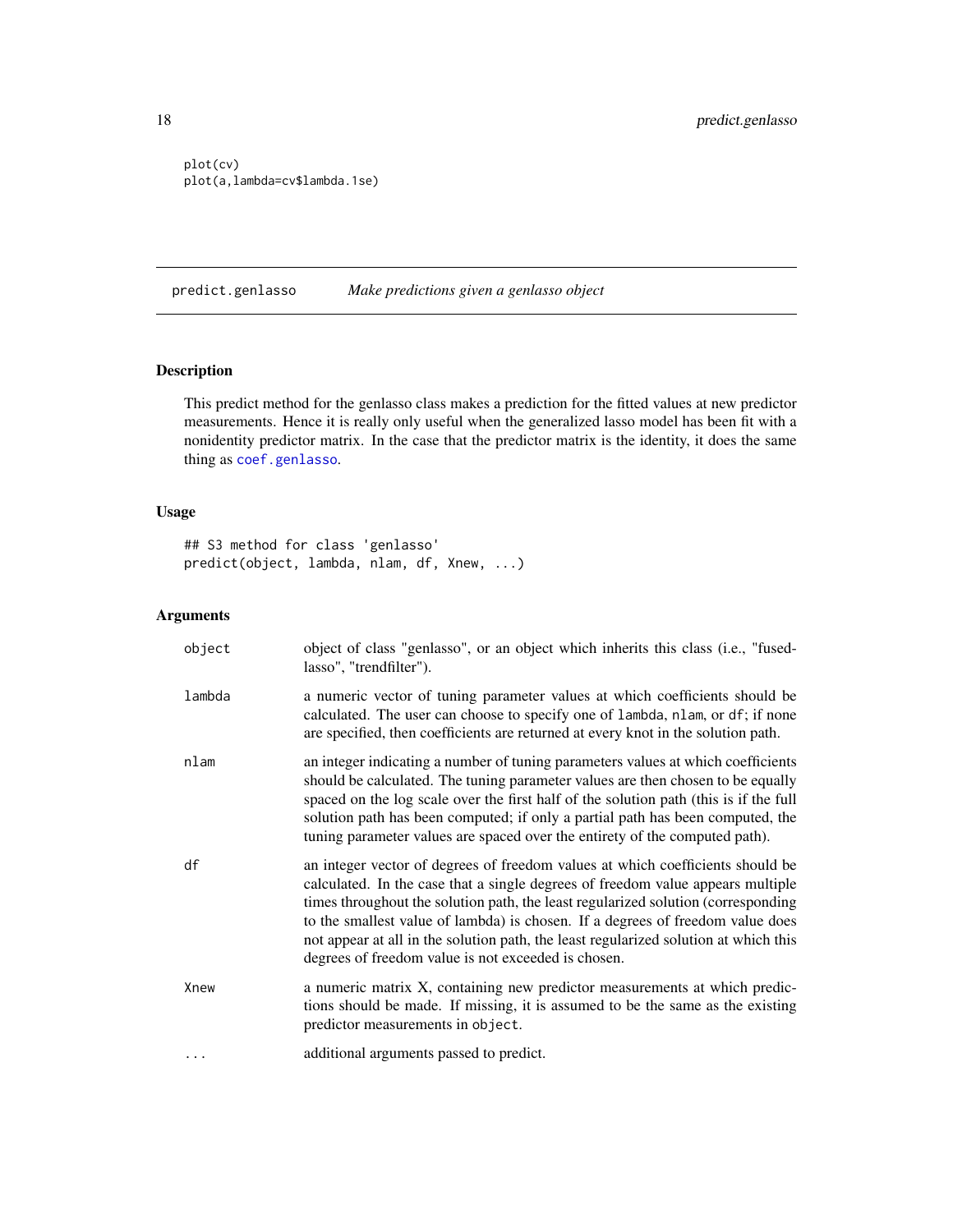#### <span id="page-18-0"></span>softthresh and the state of the state of the state of the state of the state of the state of the state of the state of the state of the state of the state of the state of the state of the state of the state of the state of

## Value

Returns a list with the following components:

| fit    | a numeric matrix of predictor values, one column for each value of lambda.                                                          |
|--------|-------------------------------------------------------------------------------------------------------------------------------------|
| lambda | a numeric vector containing the sequence of tuning parameter values, corre-<br>sponding to the columns of fit.                      |
| df     | if df was specified, an integer vector containing the sequence of degrees of<br>freedom values corresponding to the columns of fit. |

## See Also

[coef.genlasso](#page-2-1)

<span id="page-18-1"></span>softthresh *Fit a sparse variant of the fused lasso*

## Description

This function computes solution path to a fused lasso problem of the form

$$
1/2 \sum_{i=1}^{n} (y_i - \beta_i)^2 + \lambda \sum_{(i,j) \in E} |\beta_i - \beta_j| + \gamma \cdot \lambda \sum_{i=1}^{p} |\beta_i|,
$$

given the solution path corresponding to  $\gamma = 0$ . Note that the predictor matrix here is the identity, and in this case the new solution path is given by a simple soft-thresholding operation (Friedman et al. 2007).

## Usage

softthresh(object, lambda, gamma)

## Arguments

| object | an object of class "fusedlasso", fit with no predictor matrix X (taken to mean that<br>the predictor matrix is the identity) and with gamma set to $0$ . Other objects will<br>issue a warning that soft-thresholding does not give the exact primal solution<br>path to a sparsified generalized lasso problem. |
|--------|------------------------------------------------------------------------------------------------------------------------------------------------------------------------------------------------------------------------------------------------------------------------------------------------------------------|
| lambda | a numeric vector giving the values of lambda at which the solution should be<br>computed and returned; if missing, defaults to the knots in the solution path<br>stored in object.                                                                                                                               |
| gamma  | a numeric variable giving the ratio of the fusion and sparsity tuning parameters,<br>must be greater than or equal to 0.                                                                                                                                                                                         |

## Value

Returns a numeric matrix of primal solutions, one column for each value of lambda.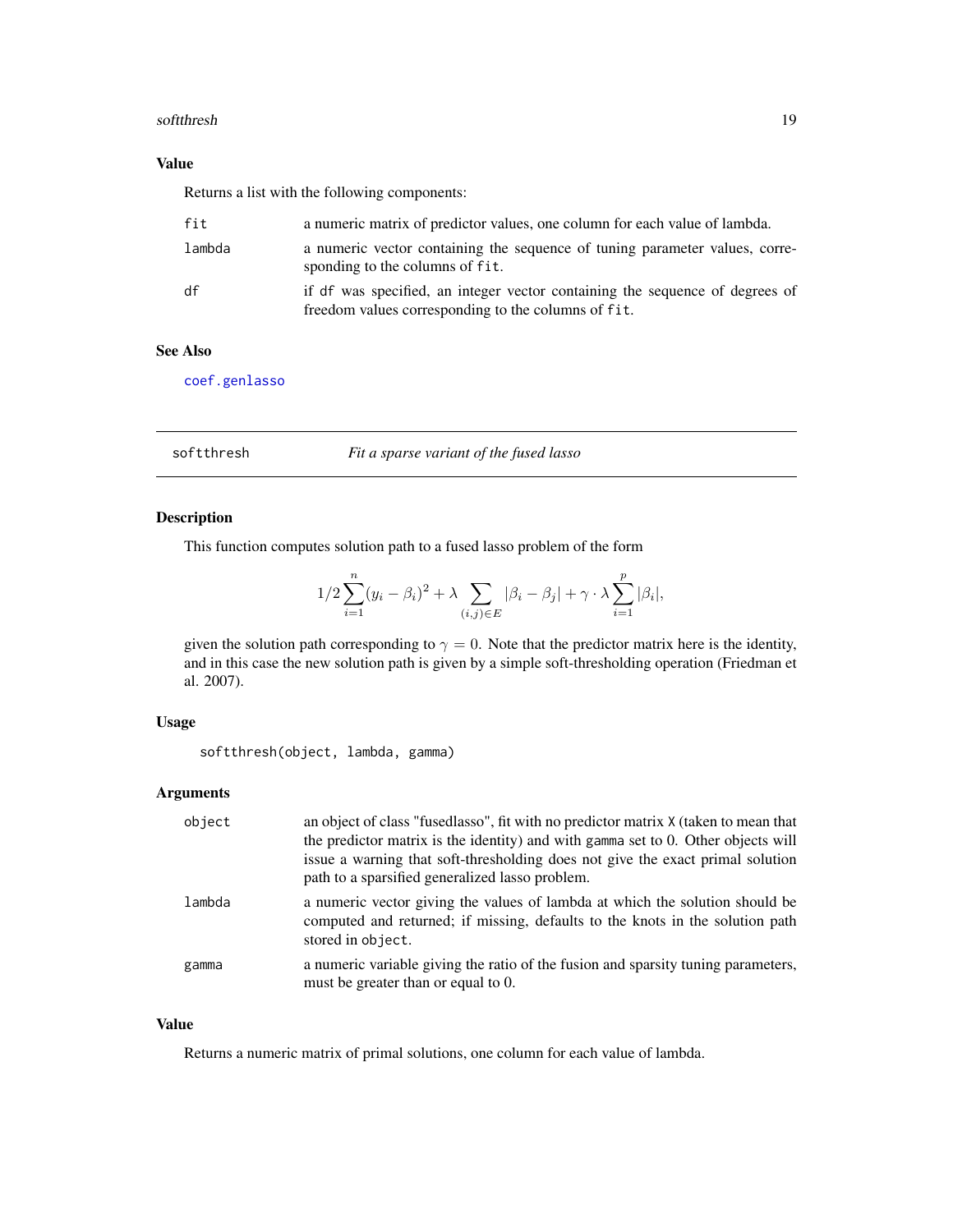## References

Friedman J., Hastie T., Hoefling H. and Tibshirani, R. (2007), "Pathwise coordinate optimization", Annals of Applied Statistics 1 (2) 302–332.

## See Also

[fusedlasso](#page-6-1)

## Examples

```
# The 1d fused lasso
set.seed(0)
n = 100
beta = rep(sample(1:10,5), each=n/5)beta0 = beta0-mean(beta0)
y = \text{beta} + \text{rnorm}(n, \text{sd}=0.8)a = fusedlassold(y)lambda = 4b1 = coef(a,lambda=lambda)$beta
gamma = 0.5b2 = softthresh(a,lambda=lambda,gamma=gamma)
plot(1:n,y)
lines(1:n,b1)
lines(1:n,b2,col="red")
legend("topright",lty=1,col=c("black","red"),
       legend=c(expression(gamma==0),expression(gamma==0.5)))
```
<span id="page-19-1"></span>trendfilter *Compute the trend filtering solution path for any polynomial order*

## Description

This function computes the solution path for the trend filtering problem of an arbitrary polynomial order. When the order is set to zero, trend filtering is equivalent to the 1d fused lasso, see [fusedlasso1d](#page-6-2).

### Usage

```
trendfilter(y, pos, X, ord = 1, approx = FALSE, maxsteps = 2000,
            minlam = 0, rtol = 1e-07, btol = 1e-07, eps = 1e-04,
            verbose = FALSE)
```
<span id="page-19-0"></span>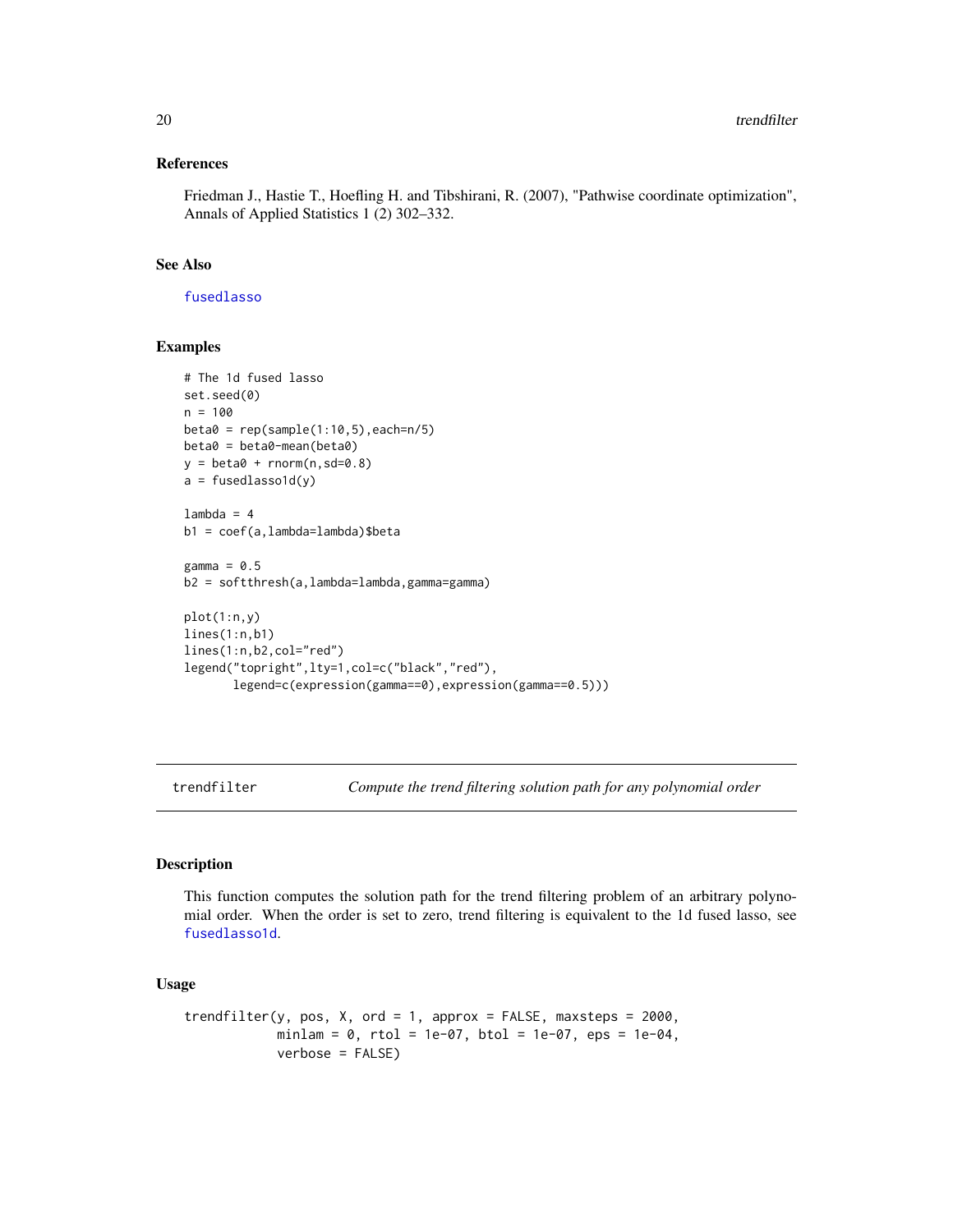#### trendfilter 21

## Arguments

| У        | a numeric response vector.                                                                                                                                                                                                                                                                                                                                                                                                                                                                                                                                               |
|----------|--------------------------------------------------------------------------------------------------------------------------------------------------------------------------------------------------------------------------------------------------------------------------------------------------------------------------------------------------------------------------------------------------------------------------------------------------------------------------------------------------------------------------------------------------------------------------|
| pos      | an optional numeric vector specifying the positions of the observations, and<br>missing pos is assumed to mean unit spacing.                                                                                                                                                                                                                                                                                                                                                                                                                                             |
| Χ        | an optional matrix of predictor variables, with observations along the rows, and<br>variables along the columns. If the passed X has more columns than rows, then<br>a warning is given, and a small ridge penalty is added to the generalized lasso<br>criterion before the path is computed. If X has less columns than rows, then<br>its rank is not checked for efficiency, and (unlike the genasso function) a ridge<br>penalty is not automatically added if it is rank deficient. Therefore, a tall, rank<br>deficient X may cause errors.                        |
| ord      | an integer specifying the desired order of the piecewise polyomial produced by<br>the solution of the trend filtering problem. Must be non-negative, and the default<br>to 1 (linear trend filtering).                                                                                                                                                                                                                                                                                                                                                                   |
| approx   | a logical variable indicating if the approximate solution path should be used<br>(with no dual coordinates leaving the boundary). Default is FALSE. Note that for<br>the 1d fused lasso (zeroth order trend filtering), with identity predictor matrix,<br>this approximate path is the same as the exact solution path.                                                                                                                                                                                                                                                 |
| maxsteps | an integer specifying the maximum number of steps for the algorithm to take<br>before termination. Default is 2000.                                                                                                                                                                                                                                                                                                                                                                                                                                                      |
| minlam   | a numeric variable indicating the value of lambda at which the path should ter-<br>minate. Default is 0.                                                                                                                                                                                                                                                                                                                                                                                                                                                                 |
| rtol     | a numeric variable giving the tolerance for determining the rank of a matrix:<br>if a diagonal value in the R factor of a QR decomposition is less than R, in<br>absolute value, then it is considered zero. Hence making rtol larger means being<br>less stringent with determination of matrix rank. In general, do not change this<br>unless you know what you are getting into! Default is 1e-7.                                                                                                                                                                     |
| btol     | a numeric variable giving the tolerance for accepting "late" hitting and leaving<br>times: future hitting times and leaving times should always be less than the cur-<br>rent knot in the path, but sometimes for numerical reasons they are larger; any<br>computed hitting or leaving time larger than the current knot $+$ btol is thrown<br>away. Hence making btol larger means being less stringent with the determina-<br>tion of hitting and leaving times. Again, in general, do not change this unless<br>you know what you are getting into! Default is 1e-7. |
| eps      | a numeric variable indicating the multiplier for the ridge penalty, in the case<br>that X is wide (more columns than rows). If numeric problems occur, make eps<br>larger. Default is 1e-4.                                                                                                                                                                                                                                                                                                                                                                              |
| verbose  | a logical variable indicating if progress should be reported after each knot in the<br>path.                                                                                                                                                                                                                                                                                                                                                                                                                                                                             |

## Details

When the predictor matrix is the identity, trend filtering fits a piecewise polynomial to linearly ordered observations. The result is similar to that of a polynomial regression spline or a smoothing spline, except the knots in the piecewise polynomial (changes in the (k+1)st derivative, if the polynomial order is k) are chosen adaptively based on the observations. This is in contrast to regression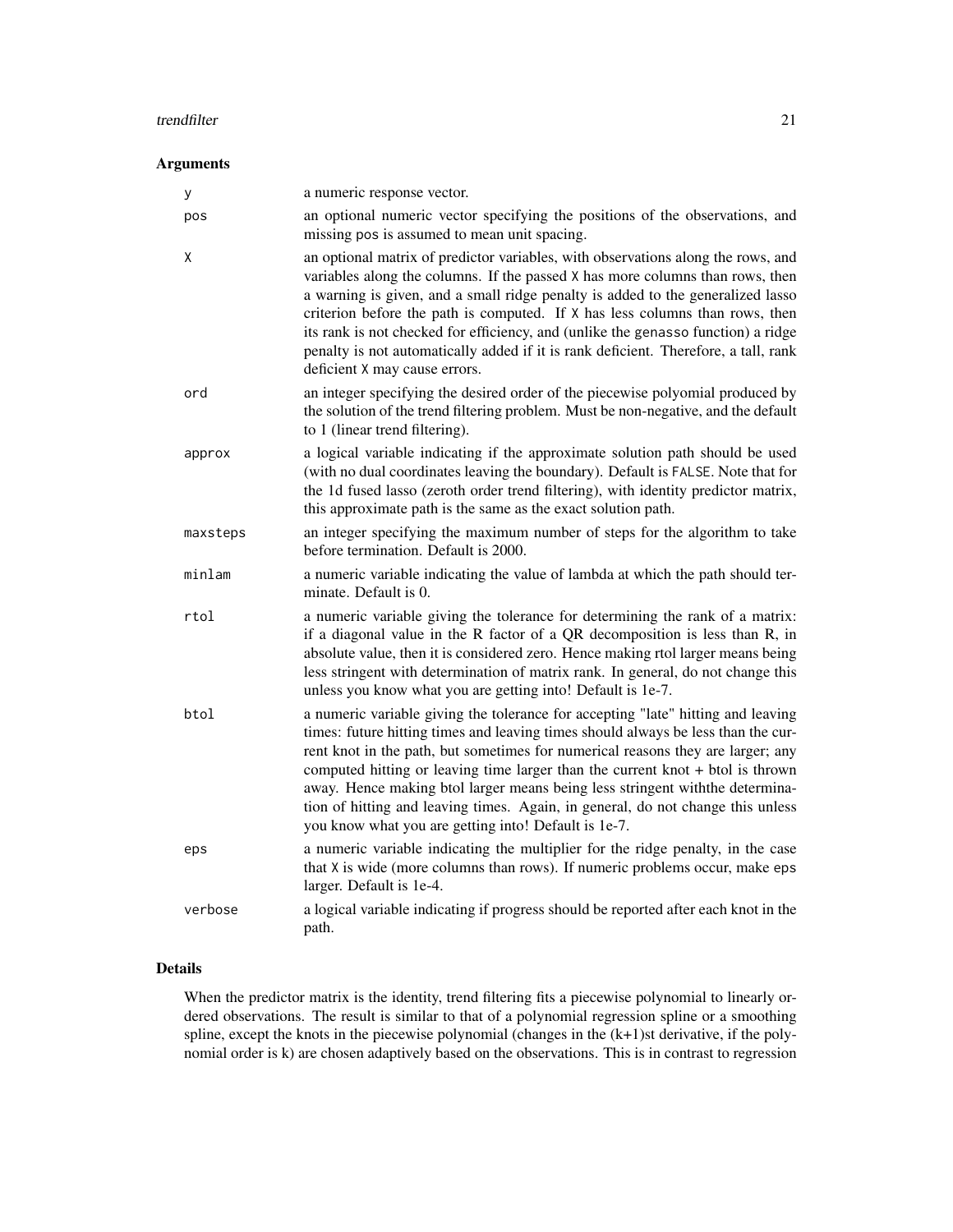splines, where the knots are prespecified, and smoothing splines, which place a knot at every data point.

With a nonidentity predictor matrix, the trend filtering problem enforces piecewise polynomial smoothness along successive components of the coefficient vector. This can be used to fit a kind of varying coefficient model.

We note that, in the signal approximator (identity predictor matrix) case, fitting trend filtering estimate with arbitrary positions pos is theoretically no harder than doing so on an evenly spaced grid. However in practice, with differing gaps between points, the algorithm can become numerically unstable even for large (or moderately large) problems. This is especially true as the polynomial order increases. Hence, use the positions argument pos with caution.

## Value

Returns an object of class "trendfilter", a subclass of "genlasso". This is a list with at least following components:

| lambda       | values of lambda at which the solution path changes slope, i.e., kinks or knots.                                                                                               |
|--------------|--------------------------------------------------------------------------------------------------------------------------------------------------------------------------------|
| beta         | a matrix of primal coefficients, each column corresponding to a knot in the so-<br>lution path.                                                                                |
| fit          | a matrix of fitted values, each column corresponding to a knot in the solution<br>path.                                                                                        |
| u            | a matrix of dual coefficients, each column corresponding to a knot in the solution<br>path.                                                                                    |
| hit          | a vector of logical values indicating if a new variable in the dual solution hit<br>the box contraint boundary. A value of FALSE indicates a variable leaving the<br>boundary. |
| df           | a vector giving an unbiased estimate of the degrees of freedom of the fit at each<br>knot in the solution path.                                                                |
| y            | the observed response vector. Useful for plotting and other methods.                                                                                                           |
| completepath | a logical variable indicating whether the complete path was computed (termi-<br>nating the path early with the maxsteps or minlam options results in a value of<br>FALSE).     |
| bls          | the least squares solution, i.e., the solution at lambda = 0. This can be NULL<br>when completepath is FALSE.                                                                  |
| ord          | the order of the piecewise polyomial that has been fit.                                                                                                                        |
| call         | the matched call.                                                                                                                                                              |

## Author(s)

Taylor B. Arnold and Ryan J. Tibshirani

## References

Tibshirani, R. J. and Taylor, J. (2011), "The solution path of the generalized lasso", Annals of Statistics 39 (3) 1335–1371.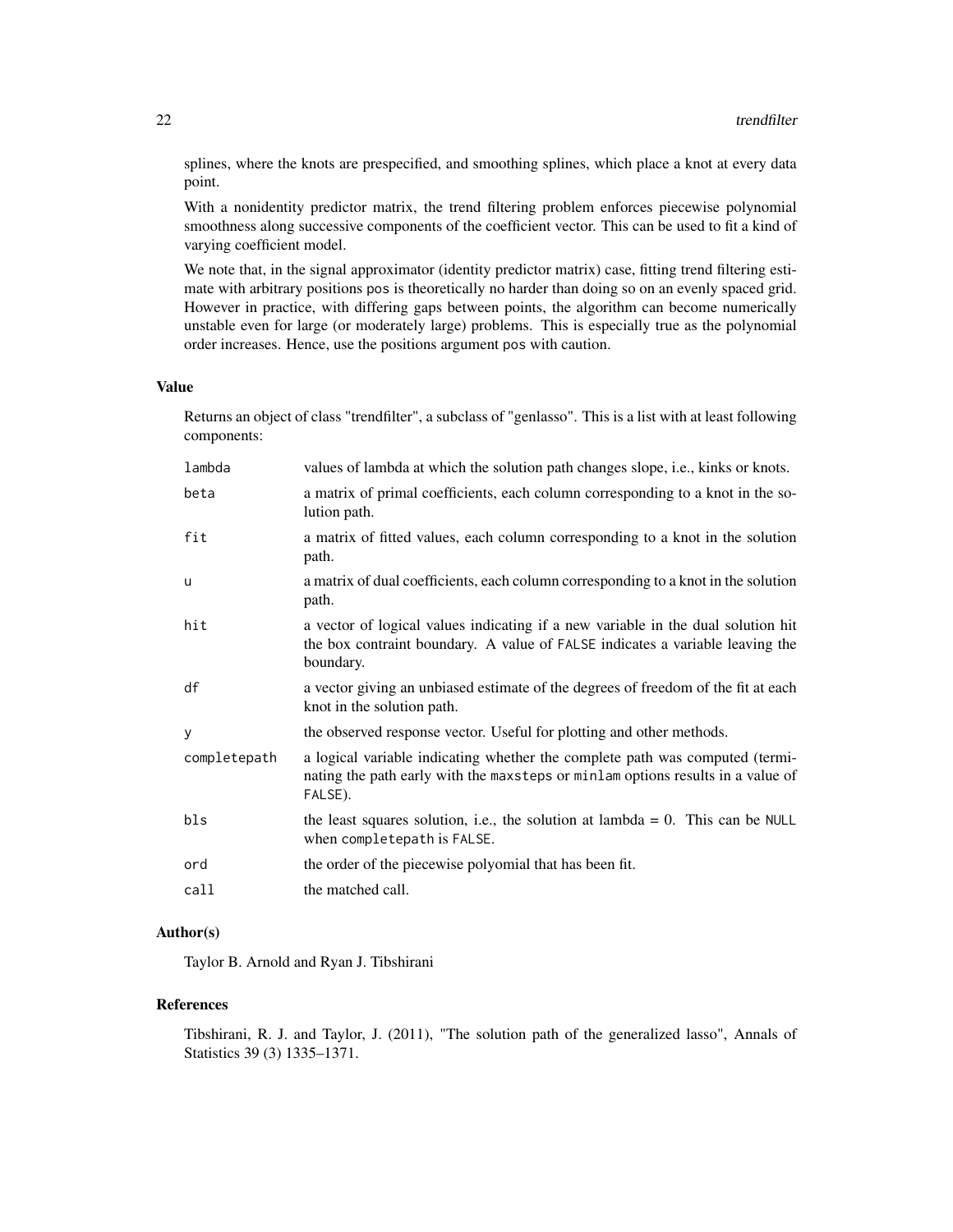#### <span id="page-22-0"></span>trendfilter 23

Tibshirani, R. J. (2014), "Adaptive piecewise polynomial estimation via trend filtering", Annals of Statistics 42 (1): 285–323.

Arnold, T. B. and Tibshirani, R. J. (2014), "Efficient implementations of the generalized lasso dual path algorithm", arXiv: 1405.3222.

Kim, S.-J., Koh, K., Boyd, S. and Gorinevsky, D. (2009), "l1 trend filtering", SIAM Review 51 (2), 339–360.

## See Also

[fusedlasso1d](#page-6-2), [genlasso](#page-10-1), [cv.trendfilter](#page-3-1), [plot.trendfilter](#page-15-2)

## Examples

```
# Constant trend filtering (the 1d fused lasso)
set.seed(0)
n = 100
beta = rep(sample(1:10,5), each=n/5)y = \text{beta} + \text{rnorm}(n, \text{sd}=0.8)a = fusedlassold(y)plot(a)
# Linear trend filtering
set.seed(0)
n = 100
beta = numeric(n)beta[1:20] = (0:19)*4/19+2beta[20:45] = (25:0)*3/25+3beta[45:80] = (0:35)*9/35+3beta[80:100] = (20:0)*4/20+8y = \text{beta} + \text{rnorm}(n)a = trendfilter(y, ord=1)plot(a,df=c(2,3,4,10))
# Cubic trend filtering
set.seed(0)
n = 100beta = numeric(100)beta[1:40] = (1:40-20)^3beta[40:50] = -60*(40:50-50)^2 + 60*100+20^3beta[50:70] = -20*(50:70-50)^2 + 60*100+20^3beta[70:100] = -1/6*(70:100-110)^3 + -1/6*40^3 + 6000beta = -beta0beta0 = (beta0-min(beta0))*10/diff(range(beta0))
y = beta0 + rnorm(n)a = trendfilter(y, ord=3)plot(a,nlam=5)
```